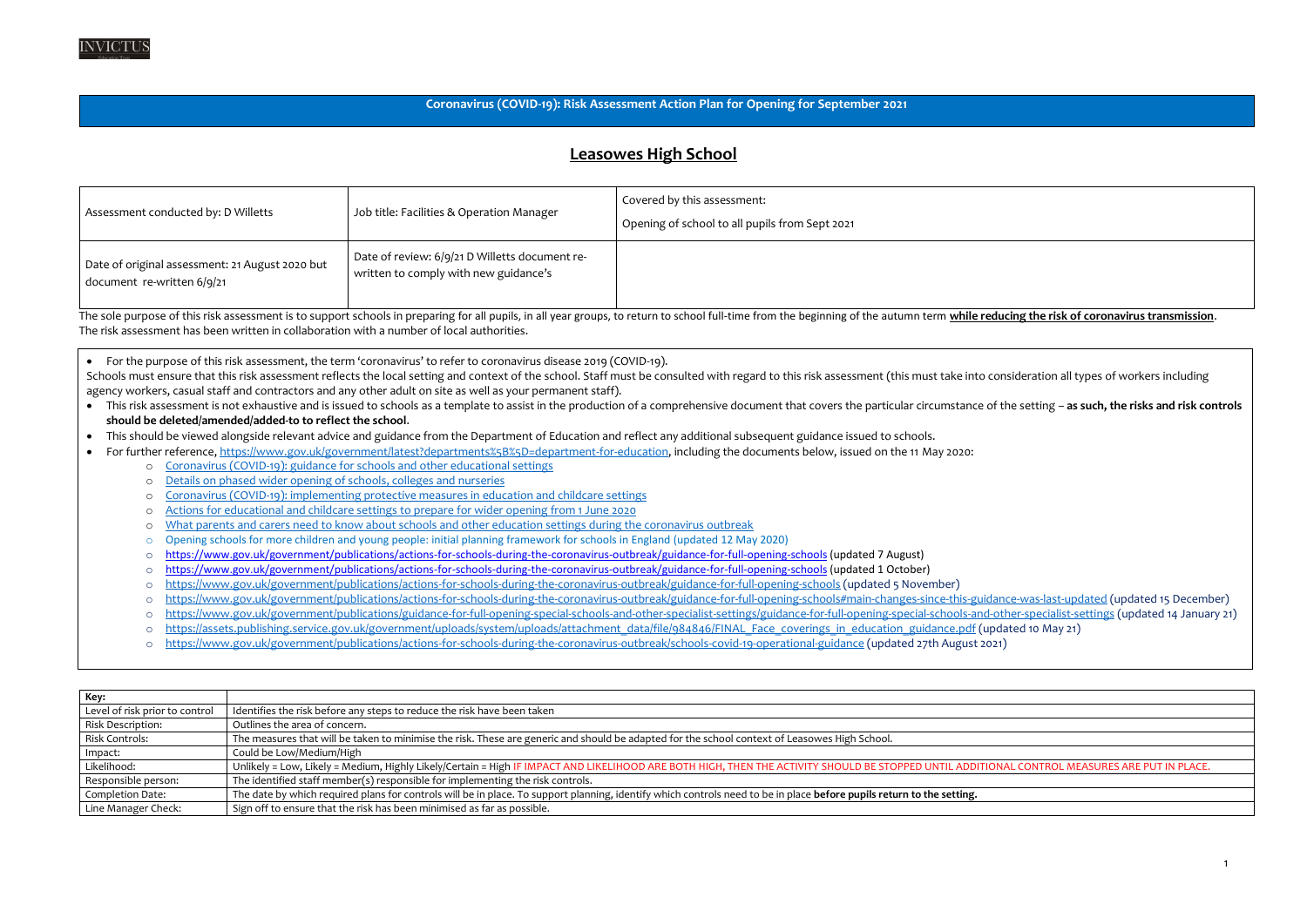

| <b>Risk</b><br><b>Description/Ar</b><br>ea of Concern                                                     | <b>Level</b><br>of risk<br>prior<br>to.<br>control<br>L/M/H | <b>Risk Controls</b>                                                                                                                                                                                                                                                                                                                                                                                                                                                                                                                                                                                                                         | Actions/Comments                                                                                                                                                                                                                                                                                                                                                                                                                                                                                                                                                                                                                                                                                                                                                                                                                                                                                                                                                                                                                                                                                                | <b>Level of</b><br>risk is<br>now<br>L/M/H | <b>Likelihood</b><br>1 Unlikely<br>2 Likely<br>3 Highly likely<br>4 Certain | <b>Responsible</b><br>person                   | Planned<br>completion<br><b>Date</b>                    | <b>Line</b><br><b>Manager</b><br><b>Check</b> |
|-----------------------------------------------------------------------------------------------------------|-------------------------------------------------------------|----------------------------------------------------------------------------------------------------------------------------------------------------------------------------------------------------------------------------------------------------------------------------------------------------------------------------------------------------------------------------------------------------------------------------------------------------------------------------------------------------------------------------------------------------------------------------------------------------------------------------------------------|-----------------------------------------------------------------------------------------------------------------------------------------------------------------------------------------------------------------------------------------------------------------------------------------------------------------------------------------------------------------------------------------------------------------------------------------------------------------------------------------------------------------------------------------------------------------------------------------------------------------------------------------------------------------------------------------------------------------------------------------------------------------------------------------------------------------------------------------------------------------------------------------------------------------------------------------------------------------------------------------------------------------------------------------------------------------------------------------------------------------|--------------------------------------------|-----------------------------------------------------------------------------|------------------------------------------------|---------------------------------------------------------|-----------------------------------------------|
| The school<br>lapses in<br>following<br>national<br>guidelines and<br>advice, putting<br>everyone at risk | H.                                                          | To ensure that all relevant guidance is followed<br>and communicated:<br>The school to keep up-to-date with advice<br>issued by, but not limited to, DfE, NHS,<br>Department of Health and Social Care and<br>PHE, and review its risk assessment<br>accordingly<br>Information on the school website is<br>updated.<br>Pupils updated via classrooms/email/text<br>$\bullet$<br>as necessary.<br>Any change in information to be shared<br>$\bullet$<br>with Chair of Governors and passed on to                                                                                                                                            | Key staff are reviewing new emails and guidance received on a daily basis.<br>Following phone calls from PHE and DfE, the school will address any concerns raised<br>and build in learning from any positive Covid-19 cases. A School Outbreak Management<br>Plan (OMP) will support this document and provide guidance on a further local<br>outbreak.<br>Communications, Media & Marketing Director responsible for ensuring web site is<br>updated. Key staff are communicating requirements for web publishing to Comms.<br>Director via email.                                                                                                                                                                                                                                                                                                                                                                                                                                                                                                                                                             |                                            | $\mathbf 1$                                                                 | <b>SLT</b><br><b>SLT</b><br>SLT/<br>Comms.Dir. | Ongoing<br>Ongoing                                      | Headteacher<br>Headteacher                    |
|                                                                                                           |                                                             | parents and staff by email<br>Lateral Flow Tests (LFDs) Rapid-result tests<br>$\bullet$<br>will be provided to schools and colleges,<br>starting with secondary schools and FE<br>colleges, including special schools and<br>alternative provision for the school and<br>college workforce to conduct weekly<br>testing                                                                                                                                                                                                                                                                                                                      | This Risk Assessment will be reviewed and updated on a regular basis, following<br>updated guidance and review of processes and activities carried out during the<br>preceding period.<br>Testing remains important in reducing the risk of transmission of infection within<br>schools. That is why, whilst some measures are relaxed, others will remain, and if<br>necessary, in response to the latest epidemiological data, the School may need to be<br>prepared to step measures up or down in future depending on local circumstances.<br>Lateral flow testing (LFT) is compulsory within an Education setting. The LFTs allow for<br>Staff & Students to test themselves twice weekly to identify any Asymptomatic person.<br>Identification of any Asymptomatic Staff / Students should prevent the person<br>spreading the virus to others.                                                                                                                                                                                                                                                          |                                            |                                                                             | F&O<br>SLT/ School<br>Nurse                    | Ongoing<br>Ongoing until<br>instructed by<br>Government | Headteacher<br>Headteacher                    |
|                                                                                                           |                                                             | Testing will help identify those who are<br>carrying the virus without displaying<br>symptoms, reducing the risk of<br>transmission for students and pupils as<br>well as the school and college workforce<br>to conduct daily testing for those identified<br>as close contacts of workforce colleagues,<br>students or pupils that have tested positive<br>LFD testing ensures that no students<br>$\bullet$<br>attend School with positive tests results, it<br>also enables the Student to continue to<br>benefit from high quality, face to face<br>education. For every group, testing is<br>voluntary, but those who are eligible for | As pupils will potentially mix with lots of other people during the summer holidays, all<br>secondary school pupils should receive 2 on-site lateral flow device tests, 3 to 5 days<br>apart, on their return in the autumn term. Schools will commence testing from 3<br>working days before the start of term and may stagger return of pupils across the first<br>week to manage this.<br>Pupils should then continue to test twice weekly at home until the end of September,<br>when this will be reviewed.<br>Staff - Home test kits for staff have been available for some time and all staff should be<br>using them until such a time the Government change the guidance. A collection process<br>is in progress to record who has been issued a home test. A positive confirmatory PCR<br>will be required for all positive LFT tests cases.<br>Students - are provided with home testing kits to enable a twice weekly LFT test. A<br>collection process is in progress to record who has been issued a home test. A positive<br>confirmatory PCR will be required for all positive LFT tests cases. |                                            |                                                                             |                                                |                                                         |                                               |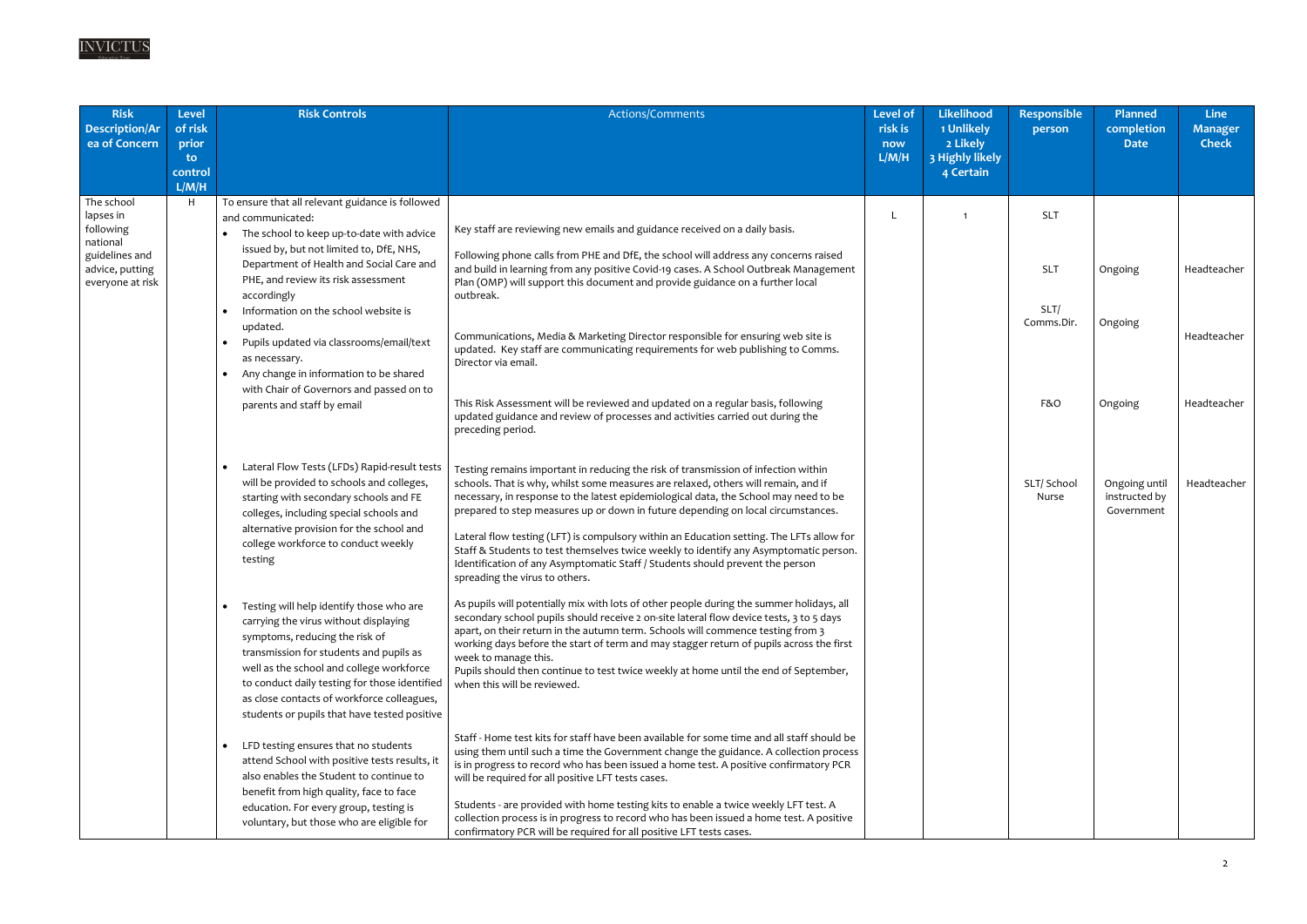| <b>Risk</b><br><b>Description/Ar</b><br>ea of Concern              | <b>Level</b><br>of risk<br>prior<br>$\mathbf{to}$<br>control<br>L/M/H | <b>Risk Controls</b>                                                                                                                                                                             | Actions/Comments                                                                                                                                                                                                                                                                                                                                                                                                                                                                                                                                                                                  | Level of<br>risk is<br>now<br>L/M/H | <b>Likelihood</b><br>1 Unlikely<br>2 Likely<br>3 Highly likely<br>4 Certain | Responsible<br>person    | Planned<br>completion<br><b>Date</b> | <b>Line</b><br><b>Manager</b><br><b>Check</b> |
|--------------------------------------------------------------------|-----------------------------------------------------------------------|--------------------------------------------------------------------------------------------------------------------------------------------------------------------------------------------------|---------------------------------------------------------------------------------------------------------------------------------------------------------------------------------------------------------------------------------------------------------------------------------------------------------------------------------------------------------------------------------------------------------------------------------------------------------------------------------------------------------------------------------------------------------------------------------------------------|-------------------------------------|-----------------------------------------------------------------------------|--------------------------|--------------------------------------|-----------------------------------------------|
|                                                                    |                                                                       | tests are strongly encouraged to<br>participate to reduce the risk of<br>transmission within schools and colleges.                                                                               | Staff and pupils with a positive LFD test result should self-isolate in line with the stay at<br>home guidance for households with possible or confirmed coronavirus (COVID-19)<br>infection. They will also need to get a free PCR test to check if they have COVID-19.<br>Whilst awaiting the PCR result, the individual should continue to self-isolate.<br>If the PCR test is taken within 2 days of the positive lateral flow test, and is negative, it<br>overrides the self-test LFD test and the pupil can return to school, as long as the<br>individual doesn't have COVID-19 symptoms. |                                     |                                                                             |                          |                                      |                                               |
|                                                                    |                                                                       | As a result, the school has the most recent<br>information from the government, and this is<br>distributed throughout the school community.                                                      | This Risk Assessment will be reviewed and updated on a regular basis, following<br>updated guidance and review of processes and activities carried out during the<br>preceding period.                                                                                                                                                                                                                                                                                                                                                                                                            |                                     |                                                                             |                          |                                      |                                               |
| Poor<br>communication<br>with parents<br>and other<br>stakeholders | H                                                                     | All staff/pupils aware of current actions<br>$\bullet$<br>and requirements and reminded frequently<br>using school communication systems<br>Headteacher to share risk assessment with            | SLT have and will continue to send correspondence to parents/staff and students so<br>they are fully informed of the plans. Ongoing communications to all as plans<br>change/evolve.<br>Regular communication via email and other means is taking place to all staff and will                                                                                                                                                                                                                                                                                                                     |                                     | $\overline{1}$                                                              | <b>SLT</b><br><b>SLT</b> | 06/09/21                             | Headteacher<br>Headteacher                    |
|                                                                    |                                                                       | all staff<br>Parents notified of risk assessment plan<br>and shared with parents via website.                                                                                                    | continue as plans change/evolve. Outbreak Management Plan (OMP) will support the<br>Risk Assessment and provide guidance if an outbreak occurs.<br>Revised risk assessment will be emailed by F&O Manager to Communications, Media &                                                                                                                                                                                                                                                                                                                                                              |                                     |                                                                             | F&O                      | Ongoing<br>Ongoing                   | Headteacher                                   |
|                                                                    |                                                                       | As a result, all pupils and all staff working with<br>pupils are adhering to current advice.                                                                                                     | Marketing Director when updated for publishing on school web site.<br>Review of any communication needs taking place daily.                                                                                                                                                                                                                                                                                                                                                                                                                                                                       |                                     |                                                                             | <b>SLT</b><br><b>SLT</b> |                                      | Headteacher<br>Headteacher                    |
|                                                                    |                                                                       |                                                                                                                                                                                                  | Staff instructed to check their emails daily and read all relevant messages.                                                                                                                                                                                                                                                                                                                                                                                                                                                                                                                      |                                     |                                                                             |                          |                                      |                                               |
| Lack of<br>awareness of                                            | H.                                                                    | School leaders will ensure that all policies<br>$\bullet$<br>impacted on by coronavirus controls are                                                                                             | Trust wide policies have been reviewed and amended as necessary by Headquarters.                                                                                                                                                                                                                                                                                                                                                                                                                                                                                                                  |                                     | - 1                                                                         | COO                      |                                      | CEO                                           |
| policies and<br>procedures                                         |                                                                       | updated<br>All staff, pupils and volunteers will make<br>themselves aware of all relevant policies<br>and procedures including, but not limited                                                  | School based policies have been reviewed by SLT.<br>Staff provided electronic access to all policies and key policies published on school web<br>site.                                                                                                                                                                                                                                                                                                                                                                                                                                            |                                     |                                                                             | <b>SLT</b>               |                                      | Headteacher                                   |
|                                                                    |                                                                       | to, the following:<br>Health and Safety Policy<br><b>Infection Control Policy</b><br>First Aid Policy<br>Intimate care policy<br>Behaviour policy<br>Staff<br>absence<br>reporting<br>procedures | SLT will continue to send communications and to staff so they are fully informed of the<br>plans to reopen to all students. Ongoing communications and as plans change/evolve.                                                                                                                                                                                                                                                                                                                                                                                                                    |                                     |                                                                             | <b>SLT</b>               | Ongoing                              | Headteacher                                   |
|                                                                    |                                                                       |                                                                                                                                                                                                  |                                                                                                                                                                                                                                                                                                                                                                                                                                                                                                                                                                                                   |                                     |                                                                             | F&O                      |                                      | Headteacher                                   |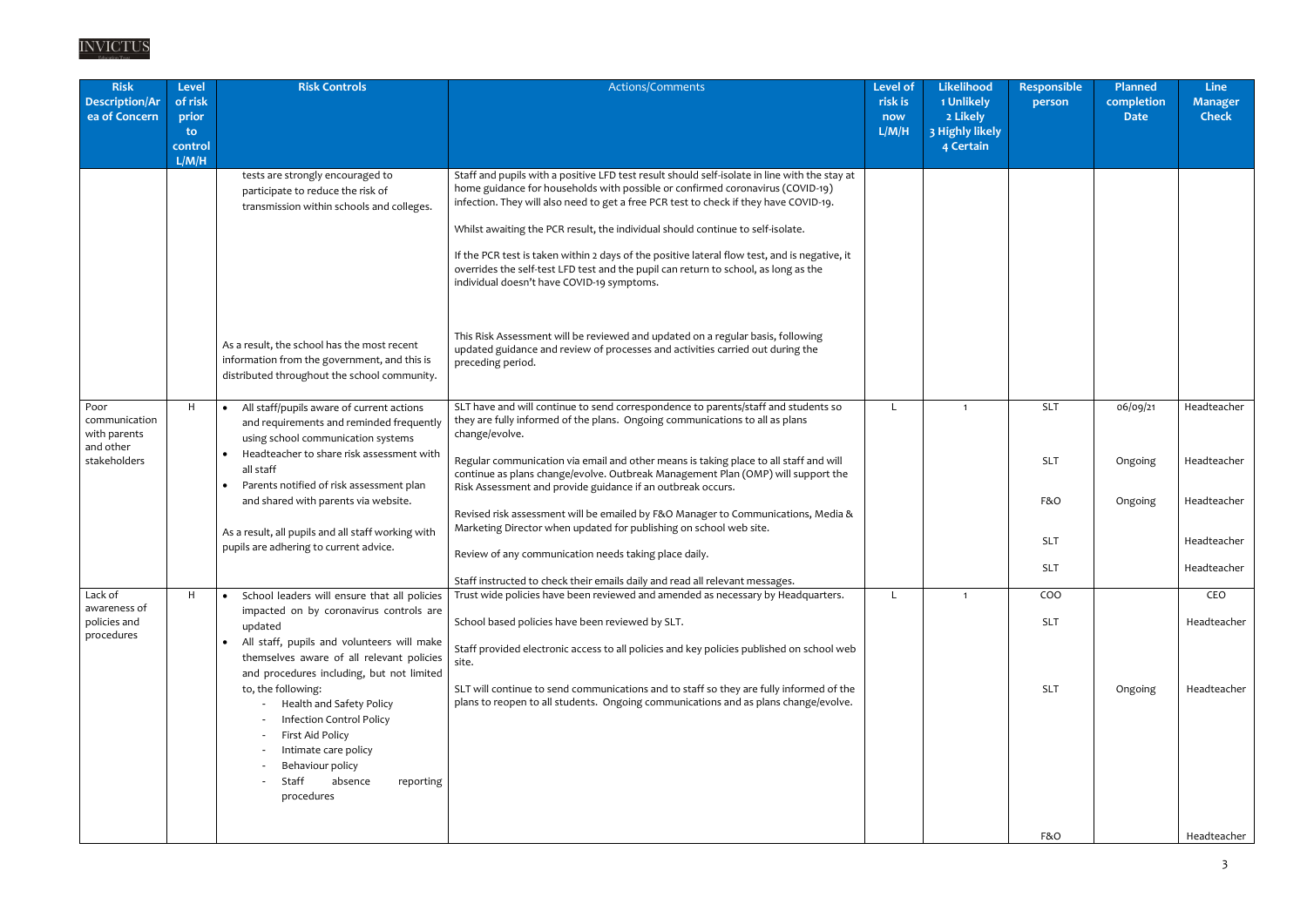| <b>Risk</b><br><b>Description/Ar</b><br>ea of Concern | <b>Level</b><br>of risk<br>prior<br>to.<br>control<br>L/M/H | <b>Risk Controls</b>                                                                                                                                                                                                                                                                                                                                                                                           | Actions/Comments                                                                                                                                                                                                                                                                                                                                                                                      | <b>Level of</b><br>risk is<br>now<br>L/M/H | <b>Likelihood</b><br>1 Unlikely<br>2 Likely<br>3 Highly likely<br>4 Certain | <b>Responsible</b><br>person | Planned<br>completion<br><b>Date</b> | <b>Line</b><br><b>Manager</b><br><b>Check</b> |
|-------------------------------------------------------|-------------------------------------------------------------|----------------------------------------------------------------------------------------------------------------------------------------------------------------------------------------------------------------------------------------------------------------------------------------------------------------------------------------------------------------------------------------------------------------|-------------------------------------------------------------------------------------------------------------------------------------------------------------------------------------------------------------------------------------------------------------------------------------------------------------------------------------------------------------------------------------------------------|--------------------------------------------|-----------------------------------------------------------------------------|------------------------------|--------------------------------------|-----------------------------------------------|
|                                                       |                                                             | All staff have regard to all relevant guidance<br>$\bullet$<br>and legislation including, but not limited to,<br>the following:<br>The Reporting of Injuries, Diseases<br>Dangerous Occurrences<br>and<br>Regulations (RIDDOR) 2013<br>The<br>Health<br>Protection                                                                                                                                             | Facilities & Operations Officer are the Health & Safety Responsible person in each<br>school. The COO will be responsible for reporting to PHE. School staff made aware of<br>designated H&S Officer.<br>All staff have been issued with Invictus PPE Guidance document.<br>First aiders are provided with all necessary PPE.                                                                         |                                            |                                                                             | F&O<br>Site Team<br>COO      | Ongoing                              | Headteacher<br>F&O<br>CEO                     |
|                                                       |                                                             | (Notification) Regulations 2010<br>Public Health England (PHE) (2017)<br>'Health protection in schools and<br>other childcare facilities'<br>DfE and PHE (2020) 'COVID-19:<br>guidance for educational settings'<br>• The relevant staff receive any necessary<br>training that helps minimise the spread of                                                                                                   | Covid-19 Isolation room designated and clearly signed.<br>School nurse and other associated staff and first aiders informed of requirements when<br>aiding students and appropriate PPE use.                                                                                                                                                                                                          |                                            |                                                                             | F&O<br><b>SLT</b>            |                                      | Headteacher<br>Headteacher                    |
|                                                       |                                                             | infection, e.g. infection control training.<br>Staff are made aware of the school's<br>$\bullet$<br>infection control procedures and Outbreak<br>Management Plan in relation to a<br>coronavirus outbreak<br>Parents are made aware of the school's<br>infection control procedures in relation to                                                                                                             | Staff advised of actions required in relation to an outbreak of Covid-19 and be guided by<br>Government guidance's, PHE and the Schools Outbreak Management Plan (OMP)<br>Parents advised of actions required in relation to any persons showing signs of Covid-19<br>as well as requirements for isolation.                                                                                          |                                            |                                                                             | <b>SLT</b>                   | Ongoing                              | Headteacher                                   |
|                                                       |                                                             | coronavirus via letter/social media/poster at<br>entrance to school - they are informed that<br>they must contact the school as soon as<br>possible if they believe their child has been<br>exposed to coronavirus<br>Pupils are made aware of the school's<br>$\bullet$<br>infection control procedures in relation to<br>coronavirus via a coordinated programme<br>of delivery from staff on the morning of | Pupils will receive a coordinated programme of information from SLT and Teaching<br>Staff on first day back in September as well as information that has been provided<br>through correspondence over the summer to parents.<br>Regular information shared with parents and pupils on the importance of safety, and<br>after each positive case following review.                                     |                                            |                                                                             | SLT/Tutors                   | 03/09/2021                           | Headteacher                                   |
|                                                       |                                                             | their first day in school. Care should be<br>taken to do this for every pupil even if they<br>do not attend on the first day. All are<br>informed that they must tell a member of<br>staff if they begin to feel unwell.<br>Regular electronic briefing issued to staff.<br>Staff & Students aware of Government<br>guidance of face covering in an education<br>setting                                       | Face covering within a school environment is no longer compulsory for students.<br>However, students who wish to remain wearing a face covering can and will not be<br>discourage from doing so.<br>It is no longer compulsory to wear a face covering in the classroom. However, staff<br>who wish to remain wearing a face covering in a classroom can and will not be<br>discourage from doing so. |                                            |                                                                             | SLT/HOY/Tutors               | Ongoing                              | Headteacher                                   |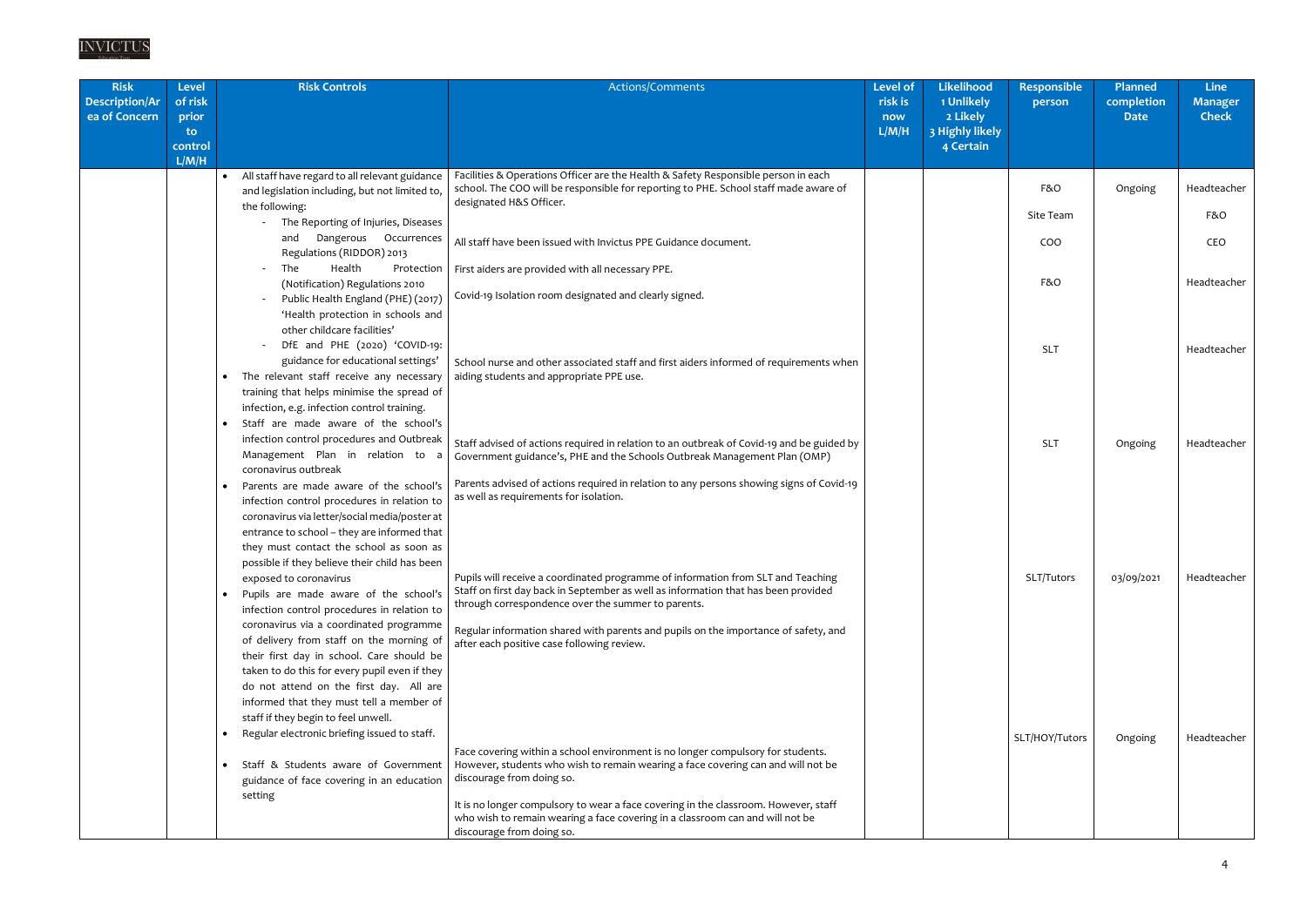| <b>Risk</b><br><b>Description/Ar</b><br>ea of Concern | Level<br>of risk<br>prior<br>to<br>control<br>L/M/H | <b>Risk Controls</b>                                                                                                                                                                                                                                                                                                                                                                                                                                                                                                                                                        | Actions/Comments                                                                                                                                                                                                                                                                                                                                                                                                                                                                                                                                                                                                                                                                                                                                                                                                                                                                                                                                                                                                                                                                                                                                                                                                                                                                                                                                                                                                                                                                                                                                                                                                                                                                                                                                                                                                                                                                                                                                                                                                                                                                                                                                                                                                                                                                                                                                                                                                                                                                                                                                                                                                                                                                                                                                                                                                                                                                                                                                                                                                                                                                                                            | <b>Level of</b><br>risk is<br>now<br>L/M/H | <b>Likelihood</b><br>1 Unlikely<br>2 Likely<br>3 Highly likely<br>4 Certain | <b>Responsible</b><br>person | <b>Planned</b><br>completion<br><b>Date</b> | <b>Line</b><br><b>Manager</b><br><b>Check</b> |
|-------------------------------------------------------|-----------------------------------------------------|-----------------------------------------------------------------------------------------------------------------------------------------------------------------------------------------------------------------------------------------------------------------------------------------------------------------------------------------------------------------------------------------------------------------------------------------------------------------------------------------------------------------------------------------------------------------------------|-----------------------------------------------------------------------------------------------------------------------------------------------------------------------------------------------------------------------------------------------------------------------------------------------------------------------------------------------------------------------------------------------------------------------------------------------------------------------------------------------------------------------------------------------------------------------------------------------------------------------------------------------------------------------------------------------------------------------------------------------------------------------------------------------------------------------------------------------------------------------------------------------------------------------------------------------------------------------------------------------------------------------------------------------------------------------------------------------------------------------------------------------------------------------------------------------------------------------------------------------------------------------------------------------------------------------------------------------------------------------------------------------------------------------------------------------------------------------------------------------------------------------------------------------------------------------------------------------------------------------------------------------------------------------------------------------------------------------------------------------------------------------------------------------------------------------------------------------------------------------------------------------------------------------------------------------------------------------------------------------------------------------------------------------------------------------------------------------------------------------------------------------------------------------------------------------------------------------------------------------------------------------------------------------------------------------------------------------------------------------------------------------------------------------------------------------------------------------------------------------------------------------------------------------------------------------------------------------------------------------------------------------------------------------------------------------------------------------------------------------------------------------------------------------------------------------------------------------------------------------------------------------------------------------------------------------------------------------------------------------------------------------------------------------------------------------------------------------------------------------------|--------------------------------------------|-----------------------------------------------------------------------------|------------------------------|---------------------------------------------|-----------------------------------------------|
|                                                       |                                                     | Lateral flow testing (LFDs) will be provided<br>to schools and colleges, starting with<br>secondary schools and FE colleges,<br>including special schools and alternative<br>provision for the school and college<br>workforce to conduct weekly testing<br>Testing will help identify those who are<br>carrying the virus without displaying<br>symptoms, reducing the risk of<br>transmission for students and pupils as<br>well as the school and college workforce.<br>LFD testing ensures that they do not need<br>$\bullet$<br>to isolate and are able to continue to | If a substantial increase in the number of positive cases in School, then a director of<br>public health might advise you that face coverings should temporarily be worn in<br>communal areas or classrooms (by pupils' staff and visitors, unless exempt).<br>For those who still want to wear a face covering, then safe wearing of face coverings<br>requires cleaning / sanitising of hands before and after touching - including to remove<br>or putting them on - and the safe storage of them in individual, sealable plastic bags<br>between use. Where a face covering becomes damp, it should not be worn and the<br>face covering should be replaced carefully.<br>Testing remains important in reducing the risk of transmission of infection within<br>schools. That is why, whilst some measures are relaxed, others will remain, and if<br>necessary, in response to the latest epidemiological data, the School may need to be<br>prepared to step measures up or down in future depending on local circumstances.<br>Lateral flow testing (LFT) is compulsory within an Education setting. The LFTs allow for<br>Staff & Students to test themselves twice weekly to identify any Asymptomatic person.<br>Identification of any Asymptomatic Staff / Students should prevent the person<br>spreading the virus to others.<br>As pupils will potentially mix with lots of other people during the summer holidays, all<br>secondary school pupils should receive 2 on-site lateral flow device tests, 3 to 5 days<br>apart, on their return in the autumn term. Schools will commence testing from 3<br>working days before the start of term and may stagger return of pupils across the first<br>week to manage this.<br>Pupils should then continue to test twice weekly at home until the end of September,<br>when this will be reviewed.<br>Staff - Home test kits for staff have been available for some time and all staff should be<br>using them until such a time the Government change the guidance. These tests can be<br>used as soon as they have arrived. A collection process is in progress to record who has<br>been issued a home test. A positive confirmatory PCR will be required for all positive<br>LFT tests cases.<br>Students - are provided with home testing kits to enable a twice weekly LFT test. A<br>collection process is in progress to record who has been issued a home test. A positive<br>confirmatory PCR will be required for all positive LFT tests cases.<br>Staff and pupils with a positive LFD test result should self-isolate in line with the stay at<br>home guidance for households with possible or confirmed coronavirus (COVID-19)<br>infection. They will also need to get a free PCR test to check if they have COVID-19.<br>Whilst awaiting the PCR result, the individual should continue to self-isolate.<br>If the PCR test is taken within 2 days of the positive lateral flow test, and is negative, it<br>overrides the self-test LFD test and the pupil can return to school, as long as the<br>individual doesn't have COVID-19 symptoms. |                                            |                                                                             | SLT/ School<br>nurse         | Ongoing until<br>directed by<br>Government  | <b>Head Teacher</b>                           |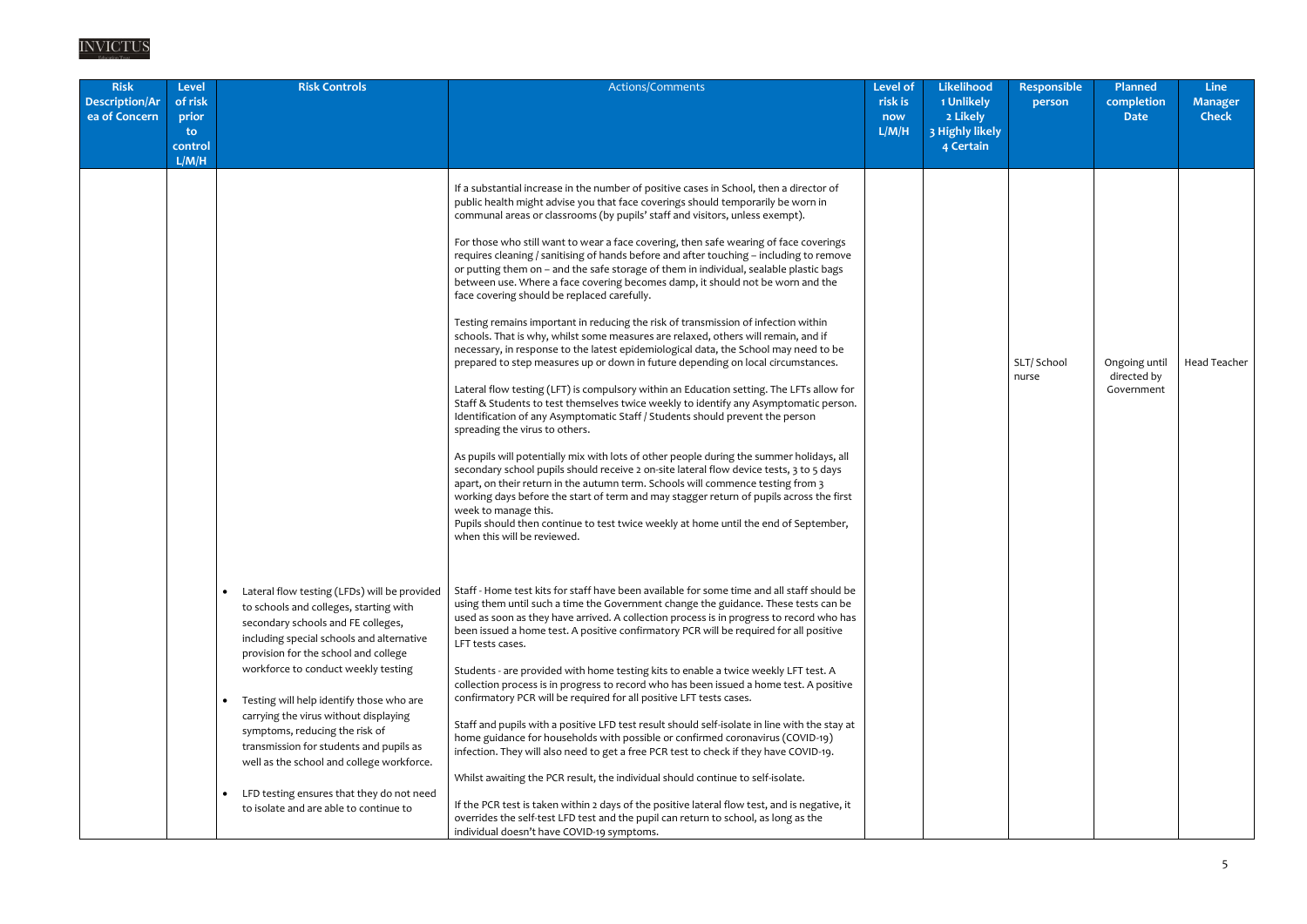| <b>Risk</b><br><b>Description/Ar</b><br>ea of Concern | Level<br>of risk<br>prior<br>to<br>control<br>L/M/H | <b>Risk Controls</b>                                                                                                                                                                                                                                                     | Actions/Comments                                                                                                                                                                         | <b>Level of</b><br>risk is<br>now<br>L/M/H | <b>Likelihood</b><br>1 Unlikely<br>2 Likely<br>3 Highly likely<br>4 Certain | Responsible<br>person | Planned<br>completion<br><b>Date</b> | <b>Line</b><br><b>Manager</b><br><b>Check</b> |
|-------------------------------------------------------|-----------------------------------------------------|--------------------------------------------------------------------------------------------------------------------------------------------------------------------------------------------------------------------------------------------------------------------------|------------------------------------------------------------------------------------------------------------------------------------------------------------------------------------------|--------------------------------------------|-----------------------------------------------------------------------------|-----------------------|--------------------------------------|-----------------------------------------------|
|                                                       |                                                     | benefit from high quality, face to face<br>education.                                                                                                                                                                                                                    | This Risk Assessment will be reviewed and updated on a regular basis, following<br>updated guidance and review of processes and activities carried out during the<br>preceding period.   |                                            |                                                                             |                       |                                      |                                               |
|                                                       |                                                     | As a result, all staff and pupils are aware of the<br>policies and procedures in place to keep<br>themselves safe in school.                                                                                                                                             |                                                                                                                                                                                          |                                            |                                                                             |                       |                                      |                                               |
| Poor hygiene<br>practice in<br>school - general       | H                                                   | Posters are displayed at the entrance to the<br>$\bullet$<br>school, around school and in every<br>classroom reminding staff, pupils, parents<br>and visitors of the hygiene practice required<br>in school (e.g. washing hands before<br>entering and leaving school)   | Signage has been displayed around the school to remind staff/students to regularly<br>wash hands.                                                                                        |                                            | $\overline{1}$                                                              | F&O                   |                                      | Headteacher                                   |
|                                                       |                                                     | Pupils to wash their hands with soap before<br>$\bullet$<br>and after break times and lunchtimes for no<br>less than 20 seconds                                                                                                                                          | Regular reminders from staff and via signage to students to reinforce message<br>regarding hand washing for infection control.                                                           |                                            |                                                                             | SLT/Staff             | 06/09/2021                           | Headteacher                                   |
|                                                       |                                                     | Teachers to reiterate key messages in class-<br>$\bullet$<br>time (when directed) to pupils to:<br>Cover coughs and sneezes with a<br>tissue,<br>To throw all tissues in a bin<br>To avoid touching eyes, nose and                                                       | Reminders of School Infection control measures and including Catch IT, Bin IT, Kill IT<br>messages and reasons for adherence to these measures to be regularly explained to<br>students. |                                            |                                                                             | SLT/Staff             | 06/09/2021                           | Headteacher                                   |
|                                                       |                                                     | mouth with unwashed hands.<br>Additional alcohol-based sanitiser (that<br>contains no less than 60 percent alcohol)<br>and tissues to be provided for the school<br>reception area, dining hall, classrooms and<br>other key locations for staff, pupils and<br>visitors | Hand sanitiser dispenser bottles provided in each classroom. Regime implemented to<br>ensure these are checked and topped up on a regular basis.                                         |                                            |                                                                             | F&O                   | 06/09/2021                           | Headteacher                                   |
|                                                       |                                                     | Infection control procedures are adhered<br>to as far as possible in accordance with the<br>DfE and PHE's guidance                                                                                                                                                       |                                                                                                                                                                                          |                                            |                                                                             |                       |                                      |                                               |
|                                                       |                                                     | $\bullet$<br>sanitiser where applicable), clean water,<br>paper towels and waste disposal bins are<br>supplied in all toilets and kitchen areas                                                                                                                          | Sufficient amounts of soap (or hand   Hygiene monitoring of toilets and other areas implemented to ensure soap and hand<br>sanitiser is available as needed.                             |                                            |                                                                             | F&O                   | 06/09/2021                           | Headteacher                                   |
|                                                       |                                                     | Hand washing facilities are supervised by<br>staff when pupils are washing their hands<br>to avoid overcrowding in hand washing<br>areas                                                                                                                                 | Staff members to monitor students during all break/lunch times to ensure toilet<br>facilities are not overcrowded.                                                                       |                                            |                                                                             | <b>SLT</b>            | 06/09/2021                           | Headteacher                                   |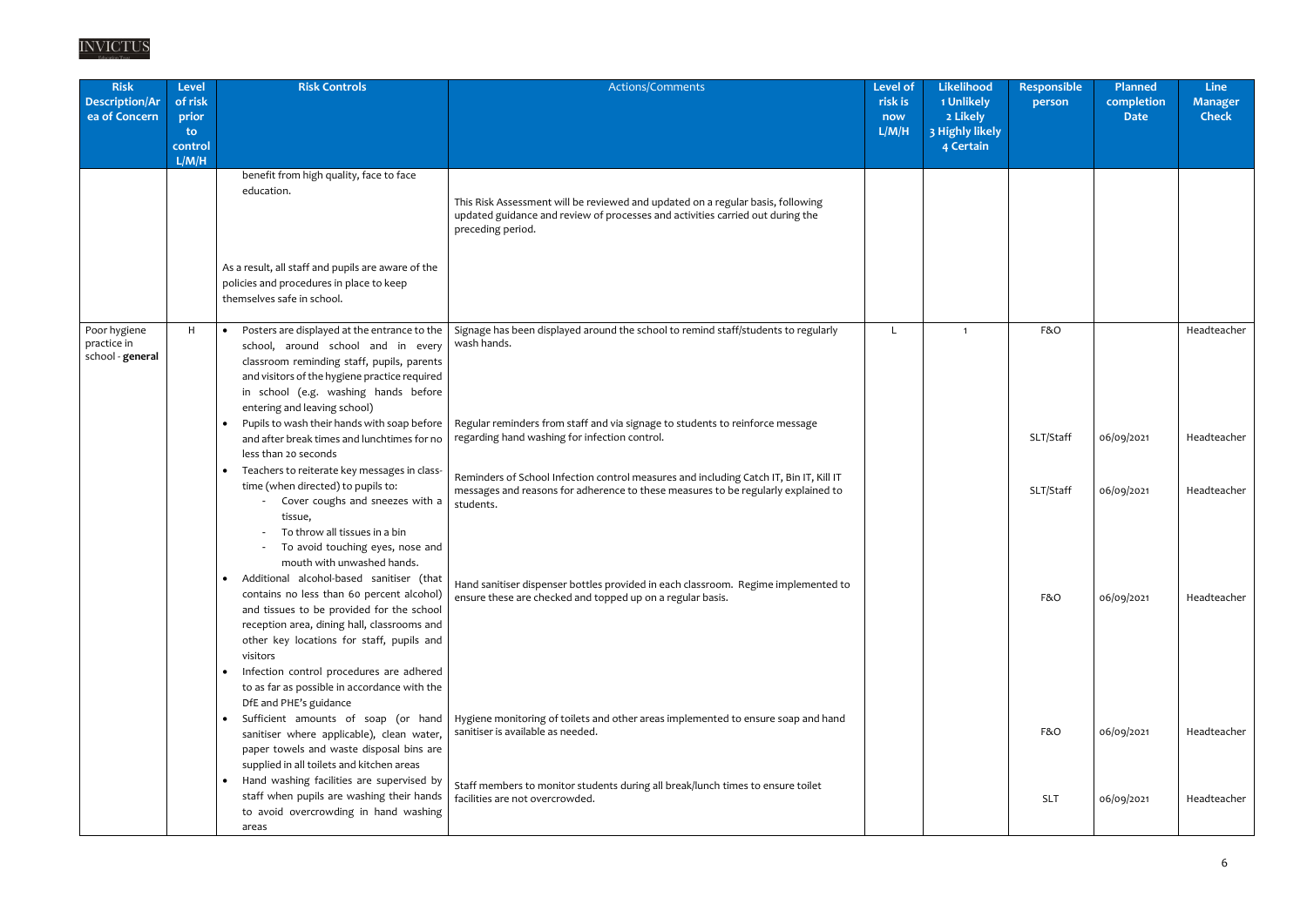| <b>Risk</b><br><b>Description/Ar</b><br>ea of Concern           | <b>Level</b><br>of risk<br>prior<br>to.<br>control<br>L/M/H | <b>Risk Controls</b>                                                                                                                                                                                                                                                                                                                                                                                                                                                                                                                                                                                                                | Actions/Comments                                                                                                                                                                                                                                                                                                                                                                                                                                                                 | <b>Level of</b><br>risk is<br>now<br>L/M/H | <b>Likelihood</b><br>1 Unlikely<br>2 Likely<br>3 Highly likely<br>4 Certain | <b>Responsible</b><br>person          | <b>Planned</b><br>completion<br><b>Date</b>       | <b>Line</b><br><b>Manager</b><br><b>Check</b>            |
|-----------------------------------------------------------------|-------------------------------------------------------------|-------------------------------------------------------------------------------------------------------------------------------------------------------------------------------------------------------------------------------------------------------------------------------------------------------------------------------------------------------------------------------------------------------------------------------------------------------------------------------------------------------------------------------------------------------------------------------------------------------------------------------------|----------------------------------------------------------------------------------------------------------------------------------------------------------------------------------------------------------------------------------------------------------------------------------------------------------------------------------------------------------------------------------------------------------------------------------------------------------------------------------|--------------------------------------------|-----------------------------------------------------------------------------|---------------------------------------|---------------------------------------------------|----------------------------------------------------------|
|                                                                 |                                                             | All utensils are thoroughly cleaned before<br>$\bullet$<br>and after use<br>Cleaners are employed by the school to<br>carry out additional cleaning. Door handles,<br>doors and toilets are cleaned during the day<br>both AM&PM and paper/hand towels are<br>refilled regularly both AM&PM.<br>Whilst in local restrictions, face coverings to<br>be worn in communal areas.<br>Touch points are cleaned down with wipes<br>following use, including desks, computers,<br>phones, photocopiers and kettles.<br>As a result, all pupils and staff are adhering to<br>high standards of hygiene to minimise risk of<br>transmission. | Clear message to students that food must not be shared.<br>Site Team will aid cleaning staff.<br>Additional cleaning materials provided in all classrooms to enable any member of staff<br>to clean an area at any time.<br>Cleaning carried out on site both AM&PM before and after students attend.<br>Staff provided with wipes and cleaning liquid and cloths also available at all areas that<br>require these.                                                             |                                            |                                                                             | SLT/Staff<br>F&O<br>F&O<br><b>SLT</b> | 06/09/2021<br>06/09/2021<br>06/09/2021<br>Ongoing | Headteacher<br>Headteacher<br>Headteacher<br>Headteacher |
| Poor hygiene<br>practice -<br>specific-<br>school entrance      | H                                                           | Barriers/screens to be used by reception<br>staff<br>when<br>dealing<br>with<br>parents/visitors/contractors<br>Areas touched to be wiped down<br>Discourage parents from entering the<br>school building in showing Covid-19<br>symptoms or positive LFD test<br>If possible, arrange for a separate staff<br>$\bullet$<br>entrance to the workplace<br>As a result, reception staff are protected.                                                                                                                                                                                                                                | Pre-existing screens in place.<br>Wipes available for use where necessary.<br>Communication has been sent to parents informing them that they must only attend<br>the school if they have Covid-19 symptoms or a positive LFT test<br>Under existing arrangements staff enter the building through a variety of doorways at<br>varied times prior to school start. Staff encouraged to continue to do so, but to be<br>mindful of keeping distances if leaving at the same time. | M                                          | $\overline{1}$                                                              | F&O<br>F&O<br><b>SLT</b>              | 06/09/2021                                        | Headteacher<br>Headteacher<br>Headteacher                |
| Poor hygiene<br>practice -<br>specific - office<br>spaces.      | H                                                           | Tissues/hand sanitiser to be available in<br>office locations<br>Staff to wash hands on arrival at school<br>Each individual is responsible for wiping<br>$\bullet$<br>down their own work area before and after<br>use.<br>As a result, office practice in office spaces limits<br>the risk of the spread of any infection.                                                                                                                                                                                                                                                                                                        | Under existing arrangements staff enter the building through a variety of doorways at<br>varied times prior to school start. Staff encouraged to continue to do so, but to be<br>mindful of keeping distances if leaving at the same time.<br>Hand sanitiser and wipes provided in office locations.<br>Signage and communication from senior staff to encourage hand washing and wiping<br>down of equipment.                                                                   | $\mathsf{L}$                               | $\mathbf{1}$                                                                | F&O<br>F&O<br>F&O                     | 06/09/2021<br>06/09/2021<br>06/09/2021            | Headteacher<br>Headteacher<br>Headteacher                |
| Poor hygiene<br>practice -<br>specific - spread<br>of potential | H                                                           | In line with government advice:<br>Issue information to young people,<br>$\bullet$<br>parents, carers and visitors not to enter                                                                                                                                                                                                                                                                                                                                                                                                                                                                                                     | Parents clearly advised of actions required in relation to any persons showing signs of<br>Covid-19 as well as requirements for isolation. This mirrors National guidance.                                                                                                                                                                                                                                                                                                       | $\mathsf{L}$                               | $\mathbf 1$                                                                 | <b>SLT</b>                            | 06/09/2021                                        | Headteacher                                              |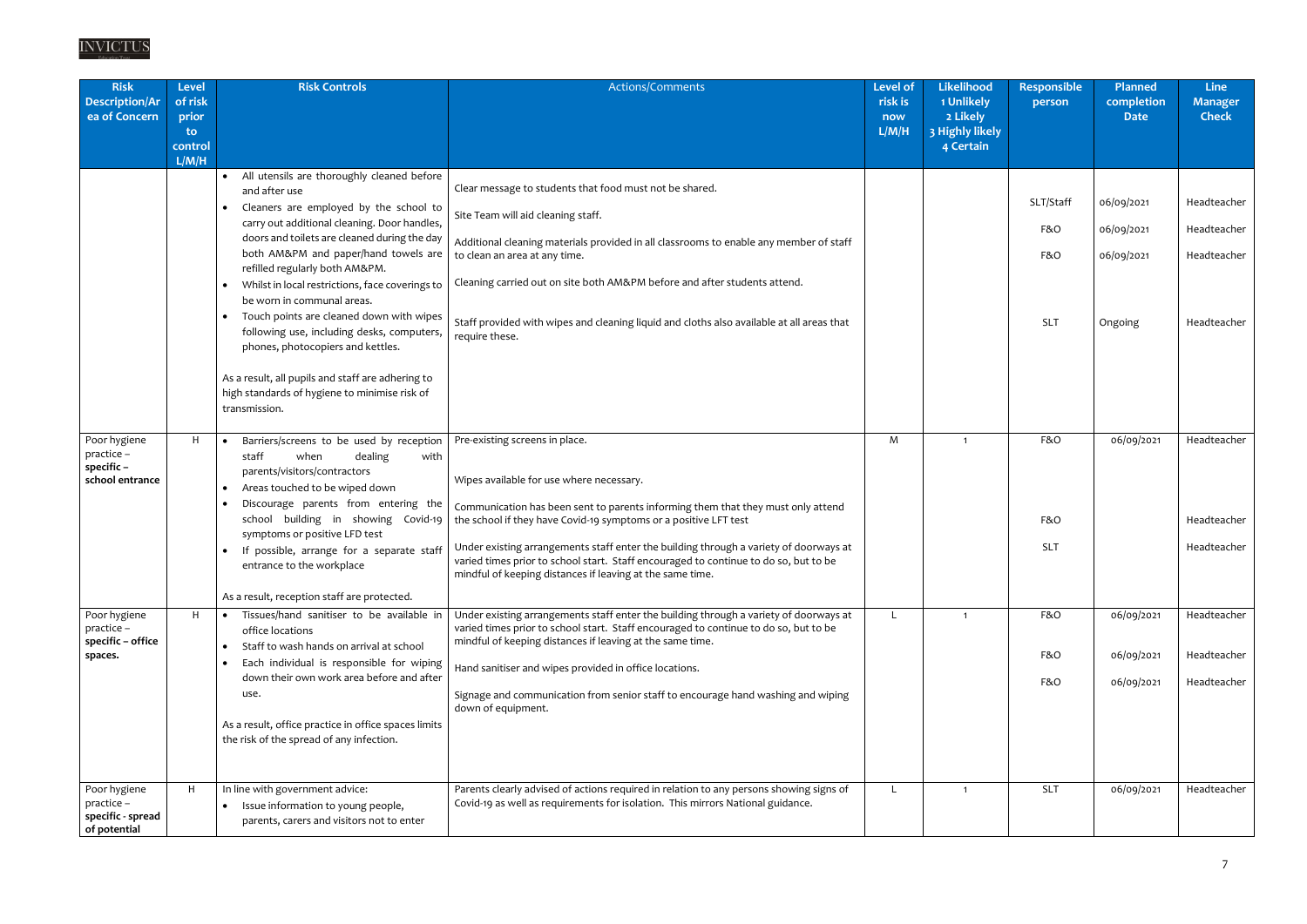| <b>Risk</b><br><b>Description/Ar</b><br>ea of Concern                     | <b>Level</b><br>of risk<br>prior<br>to<br>control<br>L/M/H | <b>Risk Controls</b>                                                                                                                                                                                                                                                                                    | Actions/Comments                                                                                                                                                                                                                                                                                                                                                                                                                                                                                                                          | Level of<br>risk is<br>now<br>L/M/H | <b>Likelihood</b><br>1 Unlikely<br>2 Likely<br>3 Highly likely<br>4 Certain | <b>Responsible</b><br>person      | <b>Planned</b><br>completion<br><b>Date</b> | <b>Line</b><br><b>Manager</b><br><b>Check</b> |
|---------------------------------------------------------------------------|------------------------------------------------------------|---------------------------------------------------------------------------------------------------------------------------------------------------------------------------------------------------------------------------------------------------------------------------------------------------------|-------------------------------------------------------------------------------------------------------------------------------------------------------------------------------------------------------------------------------------------------------------------------------------------------------------------------------------------------------------------------------------------------------------------------------------------------------------------------------------------------------------------------------------------|-------------------------------------|-----------------------------------------------------------------------------|-----------------------------------|---------------------------------------------|-----------------------------------------------|
| infection at the<br>start of the<br>school day.                           |                                                            | the school if they display any symptoms of<br>coronavirus<br>Ensure that pupils clean their hands<br>regularly, including when they arrive at<br>school, when they return from breaks,<br>when they change rooms and before and<br>after eating.                                                        | Pupils will receive a coordinated programme of information from SLT and from<br>Teaching Staff on first day back in September and reviewed regularly as well as<br>information that has been provided through correspondence over the summer to<br>parents to ensure necessary hygiene practices are understood. Ongoing programme of<br>reinforcement to ensure practices are continued.<br>Parents informed via letter from the Headteacher regarding back to School guidance.<br>This has been reviewed and resent for September 2021. |                                     |                                                                             | SLT/Tutors                        | 06/09/2021                                  | Headteacher                                   |
|                                                                           |                                                            | Soap and water are the best approach to<br>this and schools should endeavor to ensure<br>there are enough hand washing facilities<br>available. The correct hand washing<br>routine should be followed.                                                                                                 | Pupils will receive a coordinated programme of information from SLT and Teaching<br>Staff on first day back in September as well as information that has been provided<br>through correspondence over the summer to parents to ensure necessary hygiene<br>practices are understood. Ongoing programme of reinforcement to ensure practices<br>are continued.                                                                                                                                                                             |                                     |                                                                             | SLT/<br>Headteacher<br>SLT/Tutors | 06/09/2021<br>06/09/2021                    | Headteacher<br>Headteacher                    |
|                                                                           | $\bullet$                                                  | Hand sanitiser 'stations' are an alternative<br>and sufficient of these should be available<br>so that all pupils and staff can clean their<br>hands regularly between washings.<br>Ensure supervision of hand sanitiser use<br>given risks around ingestion.<br>Small children and pupils with complex | Signage in each toilet reminding students of the correct hand washing routine that<br>should be followed.<br>Hand sanitiser stations set up in all classrooms and at other locations around the                                                                                                                                                                                                                                                                                                                                           |                                     |                                                                             | F&O                               | 06/09/21                                    | Headteacher                                   |
|                                                                           |                                                            | needs should continue to be helped to<br>clean their hands properly.<br>All staff advised of good practice to wash<br>hands on arrival in school                                                                                                                                                        | school.<br>Students given clear guidance on the dangers of ingestion of Hand Sanitiser and its<br>misuse.                                                                                                                                                                                                                                                                                                                                                                                                                                 |                                     |                                                                             | F&O                               | 06/09/2021                                  | Headteacher                                   |
|                                                                           | $\bullet$                                                  | Sufficient supplies of hand-washing<br>supplies should be provided to                                                                                                                                                                                                                                   | SENCO aware and specific risk assessment made for any students where such a need is<br>identified.                                                                                                                                                                                                                                                                                                                                                                                                                                        |                                     |                                                                             | SLT/Tutors                        | 06/09/2021                                  | Headteacher                                   |
|                                                                           |                                                            | accommodate this procedure at the start<br>of the day.                                                                                                                                                                                                                                                  | Staff informed and aware of the good practice to wash hands on arrival.                                                                                                                                                                                                                                                                                                                                                                                                                                                                   |                                     |                                                                             | SENCO                             | 06/09/21                                    | Headteacher                                   |
|                                                                           |                                                            |                                                                                                                                                                                                                                                                                                         | Additional hand sanitizer provided at points are available.                                                                                                                                                                                                                                                                                                                                                                                                                                                                               |                                     |                                                                             | <b>SLT</b>                        | 06/09/21                                    | Headteacher                                   |
|                                                                           |                                                            |                                                                                                                                                                                                                                                                                                         | Hand sanitiser stations set up in all classrooms and at other locations around the<br>school.                                                                                                                                                                                                                                                                                                                                                                                                                                             |                                     |                                                                             | F&O                               | 06/09/2021                                  | Headteacher                                   |
|                                                                           |                                                            | As a result, the risk of infection is reduced as<br>pupils and staff arrive at school.                                                                                                                                                                                                                  |                                                                                                                                                                                                                                                                                                                                                                                                                                                                                                                                           |                                     |                                                                             |                                   |                                             |                                               |
| Poor hygiene<br>practice -<br>specific-<br>toilet/changing<br>facilities. | H                                                          | Staff to wear additional PPE when<br>supporting pupils with toileting routines -<br>mask, gloves, apron<br>All changing surfaces to be cleaned before<br>and after each use                                                                                                                             | SENCO aware and specific risk assessment made for any students where such a need is<br>identified.                                                                                                                                                                                                                                                                                                                                                                                                                                        | M                                   | - 1                                                                         | SENCO                             | 06/09/21                                    | Headteacher                                   |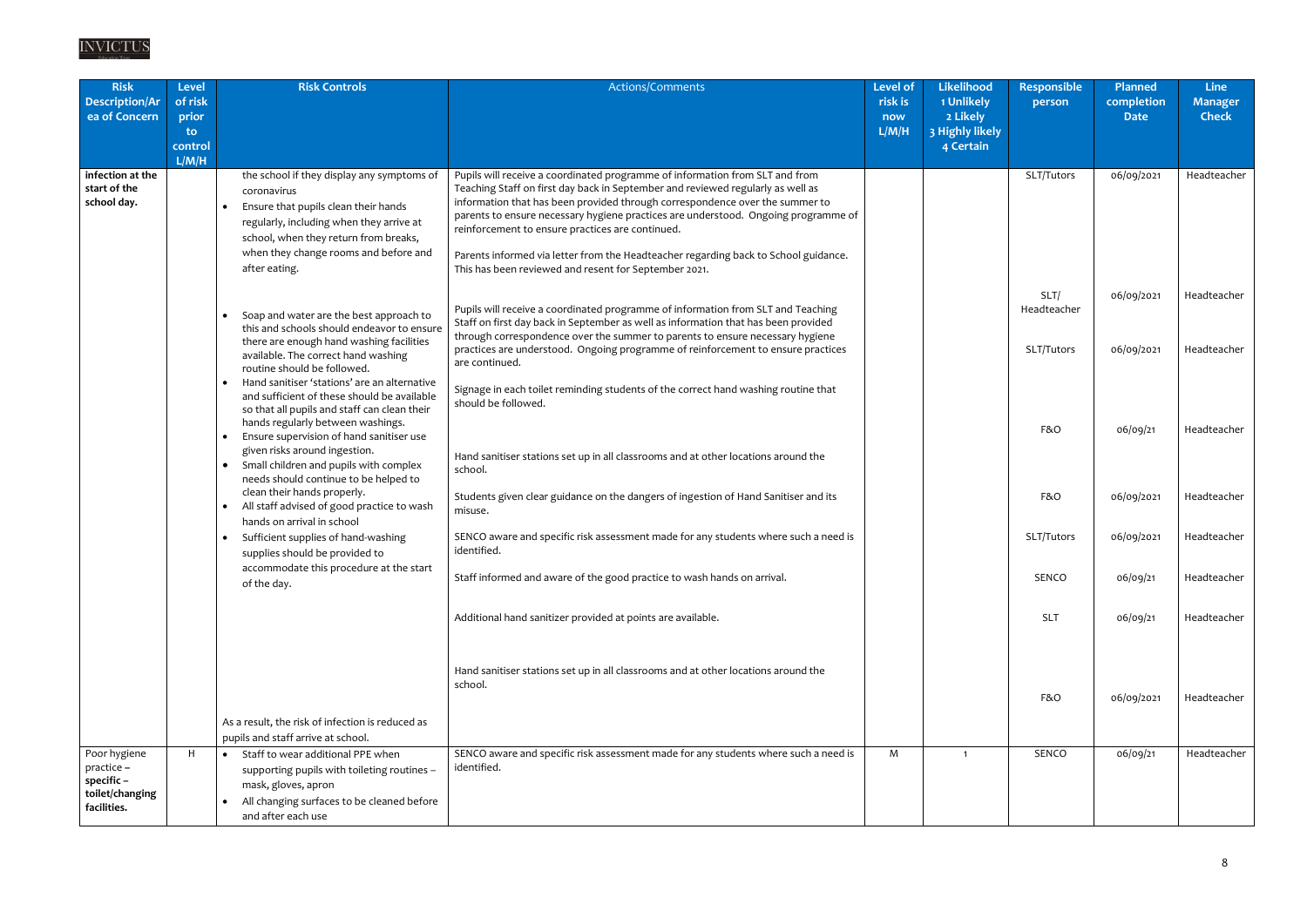| <b>Risk</b><br><b>Description/Ar</b><br>ea of Concern              | <b>Level</b><br>of risk<br>prior<br>to.<br>control<br>L/M/H | <b>Risk Controls</b>                                                                                                                                                                                                                                                                                                                                                                                                                                                                                                                                                                                                                                                                                                                                                      | Actions/Comments                                                                                                                                                                                                                                                                                                                                                                                                                                                                                                                                                                                                                                                                                                                                                                                                                                                                                                 | <b>Level of</b><br>risk is<br>now<br>L/M/H | Likelihood<br>1 Unlikely<br>2 Likely<br>3 Highly likely<br>4 Certain | <b>Responsible</b><br>person                                                    | <b>Planned</b><br>completion<br><b>Date</b> | <b>Line</b><br><b>Manager</b><br><b>Check</b>                                                 |
|--------------------------------------------------------------------|-------------------------------------------------------------|---------------------------------------------------------------------------------------------------------------------------------------------------------------------------------------------------------------------------------------------------------------------------------------------------------------------------------------------------------------------------------------------------------------------------------------------------------------------------------------------------------------------------------------------------------------------------------------------------------------------------------------------------------------------------------------------------------------------------------------------------------------------------|------------------------------------------------------------------------------------------------------------------------------------------------------------------------------------------------------------------------------------------------------------------------------------------------------------------------------------------------------------------------------------------------------------------------------------------------------------------------------------------------------------------------------------------------------------------------------------------------------------------------------------------------------------------------------------------------------------------------------------------------------------------------------------------------------------------------------------------------------------------------------------------------------------------|--------------------------------------------|----------------------------------------------------------------------|---------------------------------------------------------------------------------|---------------------------------------------|-----------------------------------------------------------------------------------------------|
|                                                                    |                                                             | Nappies/soiled items to be disposed of in<br>yellow bags<br>Staff to follow specific intimate care<br>procedures.<br>Any soiled clothes are put into a plastic bag<br>(double bagged) and sent home.<br>As a result, safe practices are followed and the<br>risk of infection is reduced for staff and pupils.                                                                                                                                                                                                                                                                                                                                                                                                                                                            |                                                                                                                                                                                                                                                                                                                                                                                                                                                                                                                                                                                                                                                                                                                                                                                                                                                                                                                  |                                            |                                                                      |                                                                                 |                                             |                                                                                               |
| Poor hygiene<br>practice -<br>specific - end of<br>the school day. | H                                                           | Inform pupils and parents of their<br>$\bullet$<br>allocated times for the end of their school<br>day<br>Make parents and pupils aware of<br>$\bullet$<br>government recommendations with<br>regard to transport. Inform parents and<br>pupils of restrictions and plans relating to<br>school transport and potential road<br>closures.<br>As a result, the risk of infection is reduced as<br>pupils and staff leave school.                                                                                                                                                                                                                                                                                                                                            | Times of the school day have been clearly communicated to parents via letter from the<br>Headteacher. This will be reinforced to students in September.<br>Parents informed via letter from the Headteacher regarding avoidance of public<br>transport where possible and use of face coverings if use cannot be avoided.                                                                                                                                                                                                                                                                                                                                                                                                                                                                                                                                                                                        |                                            | $\mathbf 1$                                                          | SLT/<br>Headteacher<br>SLT/<br>Headteacher                                      | 03/09/2021                                  | Headteacher<br>Headteacher                                                                    |
| Ill health in<br>school.                                           | H                                                           | Staff are informed of the symptoms of<br>possible coronavirus infection, e.g. a<br>cough, difficulty in breathing, high<br>temperature and Loss of taste or smell and<br>are kept up-to-date with national guidance<br>about the signs, symptoms and<br>transmission of coronavirus<br>Appropriate PPE is sourced and guidance<br>$\bullet$<br>on its location, use and disposal issued to<br>staff in line with government guidance on<br>what to do if a pupil or staff member<br>becomes unwell<br>All staff are informed of the procedure in<br>school relating a pupil becoming unwell in<br>school<br>All staff advised of the procedure in school<br>$\bullet$<br>if a member of staff becomes unwell.<br>Ensure all staff absences are appropriately<br>recorded. | Regular ongoing communication to all staff. Staff reminded regularly of the symptoms<br>of the virus and guidance provided.<br>Posters displaying symptoms shown around school site.<br>Site team are monitoring stocks of PPE and initiate orders as required.<br>First aiders and nurse made aware of guidance on use.<br>Invictus PPE Policy published for all staff awareness.<br>Staff will contact nurse/reception/SLT where a student becomes unwell. These staff<br>are fully aware of the process for dealing with illness and specifically the process for<br>Covid-19 isolation where symptoms are shown.<br>Staff will contact absence line and line manager if unwell. Headteacher will be<br>informed should these include any symptoms of Covid-19.<br>If a Student in school develops COVID-19 symptoms, however mild, you should send<br>them home and they should follow public health advice. | M                                          | $\overline{2}$                                                       | <b>SLT</b><br>F&O<br>Site Team<br>F&O<br><b>SLT</b><br><b>SLT</b><br><b>SLT</b> | 03/09/2021                                  | Headteacher<br>Headteacher<br>F&O<br>Headteacher<br>Headteacher<br>Headteacher<br>Headteacher |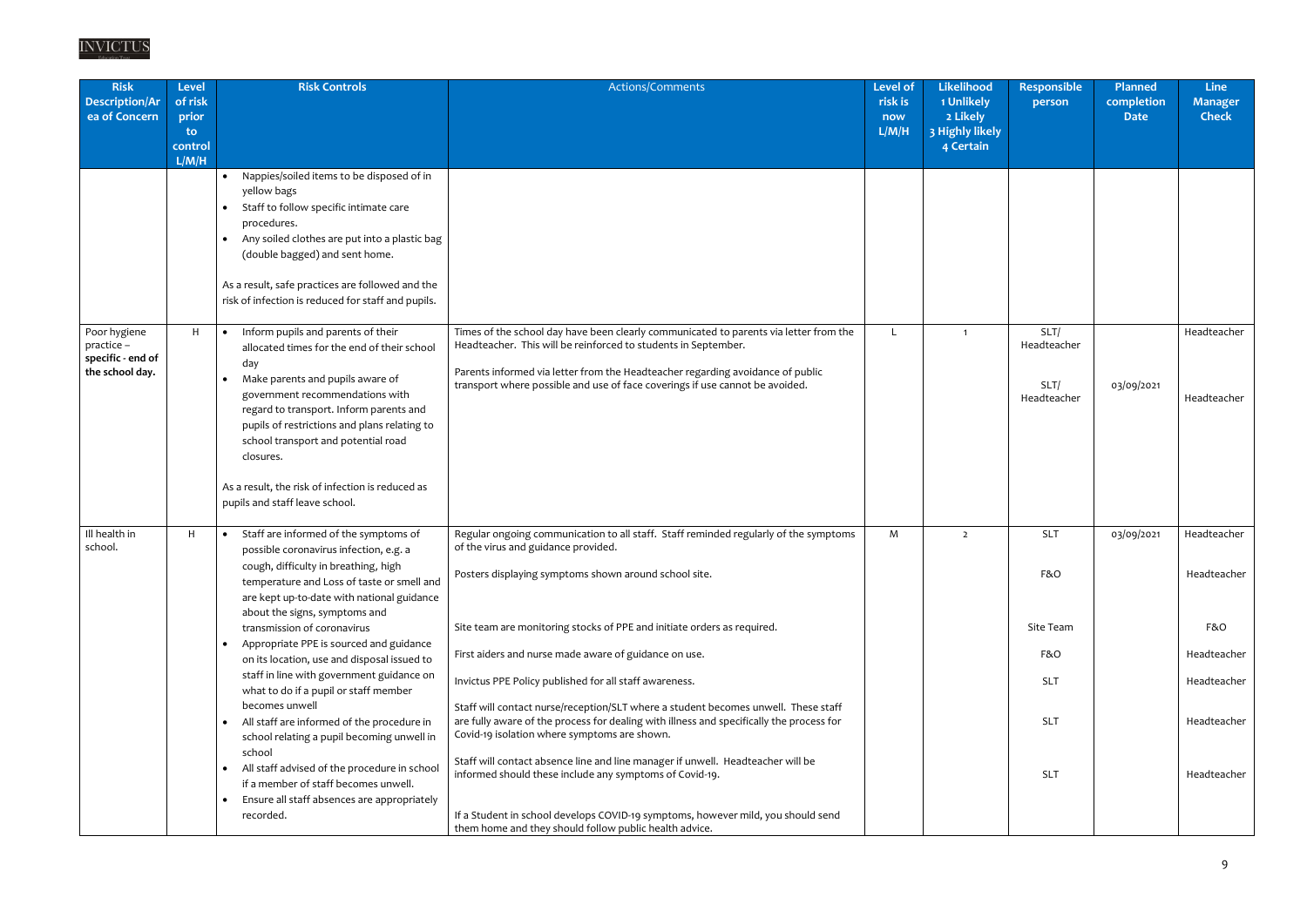| <b>Risk</b><br><b>Description/Ar</b><br>ea of Concern | Level<br>of risk<br>prior<br>to.<br>control | <b>Risk Controls</b>                                                                                                                                                                       | Actions/Comments                                                                                                                                                                                                                                                                                                                                     | <b>Level</b> of<br>risk is<br>now<br>L/M/H | <b>Likelihood</b><br>1 Unlikely<br>2 Likely<br>3 Highly likely<br>4 Certain | <b>Responsible</b><br>person | <b>Planned</b><br>completion<br><b>Date</b> | Line<br><b>Manager</b><br><b>Check</b> |
|-------------------------------------------------------|---------------------------------------------|--------------------------------------------------------------------------------------------------------------------------------------------------------------------------------------------|------------------------------------------------------------------------------------------------------------------------------------------------------------------------------------------------------------------------------------------------------------------------------------------------------------------------------------------------------|--------------------------------------------|-----------------------------------------------------------------------------|------------------------------|---------------------------------------------|----------------------------------------|
|                                                       | L/M/H                                       | Any pupil who displays signs of being<br>$\bullet$                                                                                                                                         |                                                                                                                                                                                                                                                                                                                                                      |                                            |                                                                             | <b>SLT</b>                   | 06/09/21                                    | Headteacher                            |
|                                                       |                                             | unwell is immediately referred to<br>nurse/reception/SLT.<br>Any staff member who displays signs of<br>unwell immediately<br>refers<br>being                                               | If a Staff member in school develops COVID-19 symptoms, however mild, they should<br>be sent home and they should follow public health advice. The OMP will be followed If<br>the outbreak is more than 5students / staff who had likely to have mixed or 10% of<br>student who have likely to have mixed and tested positive during a 10day period. |                                            |                                                                             |                              |                                             |                                        |
|                                                       |                                             | themselves to their line manager and is sent<br>home.                                                                                                                                      |                                                                                                                                                                                                                                                                                                                                                      |                                            |                                                                             | F&O                          | 03/09/2021                                  | Headteacher                            |
|                                                       |                                             | Staff will ensure that any unwell pupils are<br>$\bullet$<br>moved to an empty room whilst they wait<br>for their parent to collect them. School<br>admin team to contact parents. Parents | Medical isolation rooms identified, set up and to be clearly signed. One for<br>students/staff with Covid-19 symptoms and one for general first aid.                                                                                                                                                                                                 |                                            |                                                                             |                              |                                             |                                        |
|                                                       |                                             | advised to follow the COVID-19: Guidance<br>for accessing testing.                                                                                                                         |                                                                                                                                                                                                                                                                                                                                                      |                                            |                                                                             | F&O                          | 03/09/2021                                  | Headteacher                            |
|                                                       |                                             | If a pupil needs to use the bathroom, they<br>$\bullet$<br>should use a separate bathroom will be<br>cleaned after use.                                                                    | Boys/Girls toilets adjacent to Covid isolation room to be used where Covid symptomatic<br>student requires a bathroom. Signage to prevent usage before cleaning made available<br>and will be used to prevent access to toilets until cleaning has taken place.                                                                                      |                                            |                                                                             |                              |                                             |                                        |
|                                                       |                                             | Pupils displaying symptoms of coronavirus<br>do not come in to contact with other pupils<br>and as few staff as possible, whilst still<br>ensuring the pupil is safe. A facemask           | PPE to be made available close to isolation rooms and to first aiders.                                                                                                                                                                                                                                                                               |                                            |                                                                             | F&O                          | 03/09/2021                                  | Headteacher                            |
|                                                       |                                             | should be worn by the supervising adult if a<br>distance of 2 metres cannot be maintained                                                                                                  |                                                                                                                                                                                                                                                                                                                                                      |                                            |                                                                             |                              |                                             |                                        |
|                                                       |                                             | If contact with a child or young person is<br>necessary, then gloves, an apron and a face<br>mask should be work by the supervising                                                        |                                                                                                                                                                                                                                                                                                                                                      |                                            |                                                                             |                              |                                             |                                        |
|                                                       |                                             | adult. If there is a risk of splashing, eye<br>protection should also be worn                                                                                                              |                                                                                                                                                                                                                                                                                                                                                      |                                            |                                                                             |                              |                                             |                                        |
|                                                       |                                             | • The relevant member of staff calls for<br>emergency assistance immediately if the<br>pupil's symptoms worsen                                                                             |                                                                                                                                                                                                                                                                                                                                                      |                                            |                                                                             |                              |                                             |                                        |
|                                                       |                                             | Unwell pupils who are waiting to go home<br>$\bullet$<br>are supervised in Covid19 Isolation room<br>where they can be at least two metres<br>away from others.                            |                                                                                                                                                                                                                                                                                                                                                      |                                            |                                                                             |                              |                                             |                                        |
|                                                       |                                             | • Areas used by unwell pupils who need to<br>go home are identified as out of bounds,<br>thoroughly cleaned and disinfected once                                                           | Cleaning staff to adhere to Covid-19 Guidance on cleaning in Non-Healthcare for<br>cleaning of areas used by those with suspected symptoms of Covid-19. Signage<br>produced to clearly identify Covid-19 isolation room status as 'to be cleaned' or 'clean'.                                                                                        |                                            |                                                                             | F&O                          | ongoing                                     | Headteacher                            |
|                                                       |                                             | vacated.                                                                                                                                                                                   | Local Authority/Public Health England SOP & School OMP followed following those<br>with symptoms.                                                                                                                                                                                                                                                    |                                            |                                                                             |                              |                                             |                                        |
|                                                       |                                             | As a result, any member of the school                                                                                                                                                      |                                                                                                                                                                                                                                                                                                                                                      |                                            |                                                                             |                              |                                             |                                        |
|                                                       |                                             | community who becomes unwell, is isolated                                                                                                                                                  |                                                                                                                                                                                                                                                                                                                                                      |                                            |                                                                             |                              |                                             |                                        |
|                                                       |                                             | quickly and appropriate action is taken to<br>minimise the risk of infection.                                                                                                              |                                                                                                                                                                                                                                                                                                                                                      |                                            |                                                                             |                              |                                             |                                        |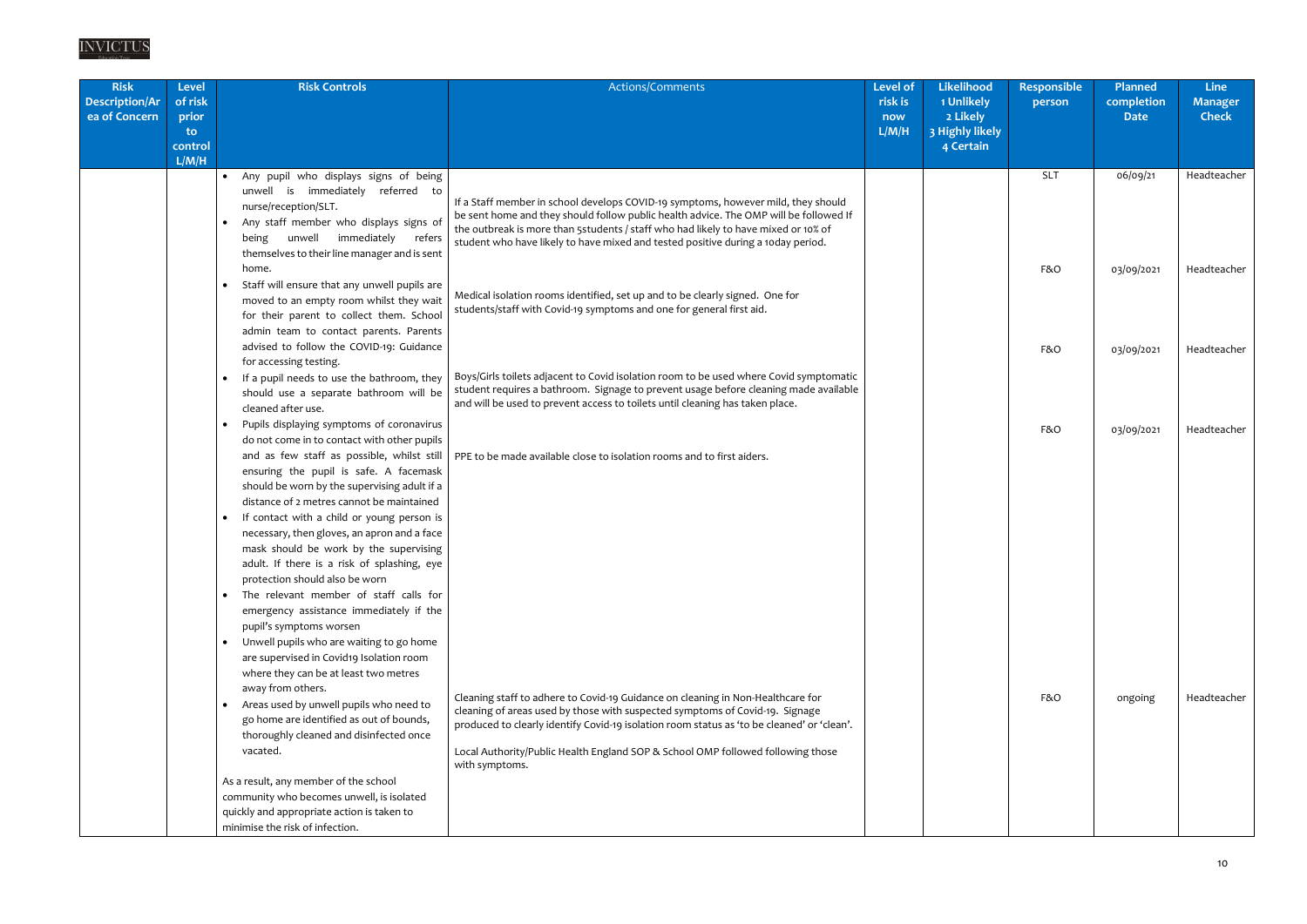| <b>Risk</b><br><b>Description/Ar</b><br>ea of Concern                                                                        | <b>Level</b><br>of risk<br>prior<br>to.<br>control<br>L/M/H | <b>Risk Controls</b>                                                                                                                                                                                                                                                                                                                                                                                                                                                       | Actions/Comments                                                                                                                                                                                                                                                                                                                                                                                                                                                                                                                                                                                                                                                                                                                                                                                                                                                                                                                                                                                                                                                                                                                                                                                                                                                                                                                                                                        | <b>Level of</b><br>risk is<br>now<br>L/M/H | <b>Likelihood</b><br>1 Unlikely<br>2 Likely<br>3 Highly likely<br>4 Certain | <b>Responsible</b><br>person      | <b>Planned</b><br>completion<br><b>Date</b> | <b>Line</b><br><b>Manager</b><br><b>Check</b> |
|------------------------------------------------------------------------------------------------------------------------------|-------------------------------------------------------------|----------------------------------------------------------------------------------------------------------------------------------------------------------------------------------------------------------------------------------------------------------------------------------------------------------------------------------------------------------------------------------------------------------------------------------------------------------------------------|-----------------------------------------------------------------------------------------------------------------------------------------------------------------------------------------------------------------------------------------------------------------------------------------------------------------------------------------------------------------------------------------------------------------------------------------------------------------------------------------------------------------------------------------------------------------------------------------------------------------------------------------------------------------------------------------------------------------------------------------------------------------------------------------------------------------------------------------------------------------------------------------------------------------------------------------------------------------------------------------------------------------------------------------------------------------------------------------------------------------------------------------------------------------------------------------------------------------------------------------------------------------------------------------------------------------------------------------------------------------------------------------|--------------------------------------------|-----------------------------------------------------------------------------|-----------------------------------|---------------------------------------------|-----------------------------------------------|
| Poor<br>management of<br>pupil numbers<br>reduces the<br>ability of pupils<br>and staff to<br>practice social<br>distancing. | H                                                           | Leaders to identify and communicate<br>clearly to parents and pupils who is to<br>attend and the times they are to attend, as<br>no 'Bubbles' required from Sept 21<br>Timetable reviewed and refreshed and<br>programme communicated to teachers<br>and staff<br>Where possible, pupil movement to be<br>limited to make social distancing easier and<br>specialist teachers to move between<br>allocated classrooms                                                      | Communication from Headteacher plus parents to be contacted via Form Tutors so<br>that they are fully informed. Ongoing communication to all as plans change/evolve -<br>'Bubbles' not required from September 21 - unless a serious infection outbreak occurs<br>and Public Health direct the School to reinstate 'Bubbles' &OMP will be used to support<br>any outbreak.<br>Rooms no longer identify a 2m teaching zone. Social distancing in classrooms and<br>through corridors is no longer required unless a serious infection outbreak occurs and<br>Public Health direct the School to reinstate social distancing.                                                                                                                                                                                                                                                                                                                                                                                                                                                                                                                                                                                                                                                                                                                                                             |                                            |                                                                             | SLT/<br>Headteacher<br><b>SLT</b> | 06/09/2021<br>ongoing                       | Headteacher<br>Headteacher                    |
|                                                                                                                              |                                                             | As a result, staff and pupils are clear about<br>where they should be, the times that they<br>should be there and what they are delivering.                                                                                                                                                                                                                                                                                                                                |                                                                                                                                                                                                                                                                                                                                                                                                                                                                                                                                                                                                                                                                                                                                                                                                                                                                                                                                                                                                                                                                                                                                                                                                                                                                                                                                                                                         |                                            |                                                                             |                                   |                                             |                                               |
| A pupil is tested<br>and has a<br>confirmed case<br>of coronavirus.                                                          | H                                                           | In line with government advice:<br>• New Government thresholds for isolation<br>periods of students who have been in<br>contact with another students / staff<br>testing positive for Covid-19 Refer to the<br>school symptom management Standard<br>Operating Procedure (SOP) or Outbreak<br>Management Plan (OMP)<br>The COO will contact PHE. Then PHE's local<br>protection teams to conduct a rapid<br>investigation and will advise school on<br>appropriate action. | Guidance states that Individuals are not required to self-isolate if they live in the same<br>household as someone with COVID-19, or are a close contact of someone with COVID-<br>19, and any of the following apply:<br>they are fully vaccinated<br>they are below the age of 18 years and 6 months<br>they have taken part in or are currently part of an approved COVID-19 vaccine trial<br>they are not able to get vaccinated for medical reasons<br>Instead, they will be contacted by NHS Test and Trace, informed they have been in<br>close contact with a positive case and advised to take a PCR test. We would encourage<br>all individuals to take a PCR test if advised to do so.<br>Staff who do not need to isolate, and children and young people aged under 18 years 6<br>months who usually attend school, and have been identified as a close contact, should<br>continue to attend school as normal. They do not need to wear a face covering within<br>the school, but it is expected and recommended that these are worn when travelling<br>on public or dedicated transport.<br>Schools will follow PHE advice. But for most education and childcare settings,<br>whichever of these thresholds is reached first:<br>• 5 children, pupils, students or staff, who are likely to have mixed closely*, test<br>positive for COVID-19 within a 10-day period; or |                                            | $\mathbf{1}$                                                                | Headteacher<br>F&O                | 06/09/21                                    | CEO<br>Headteacher                            |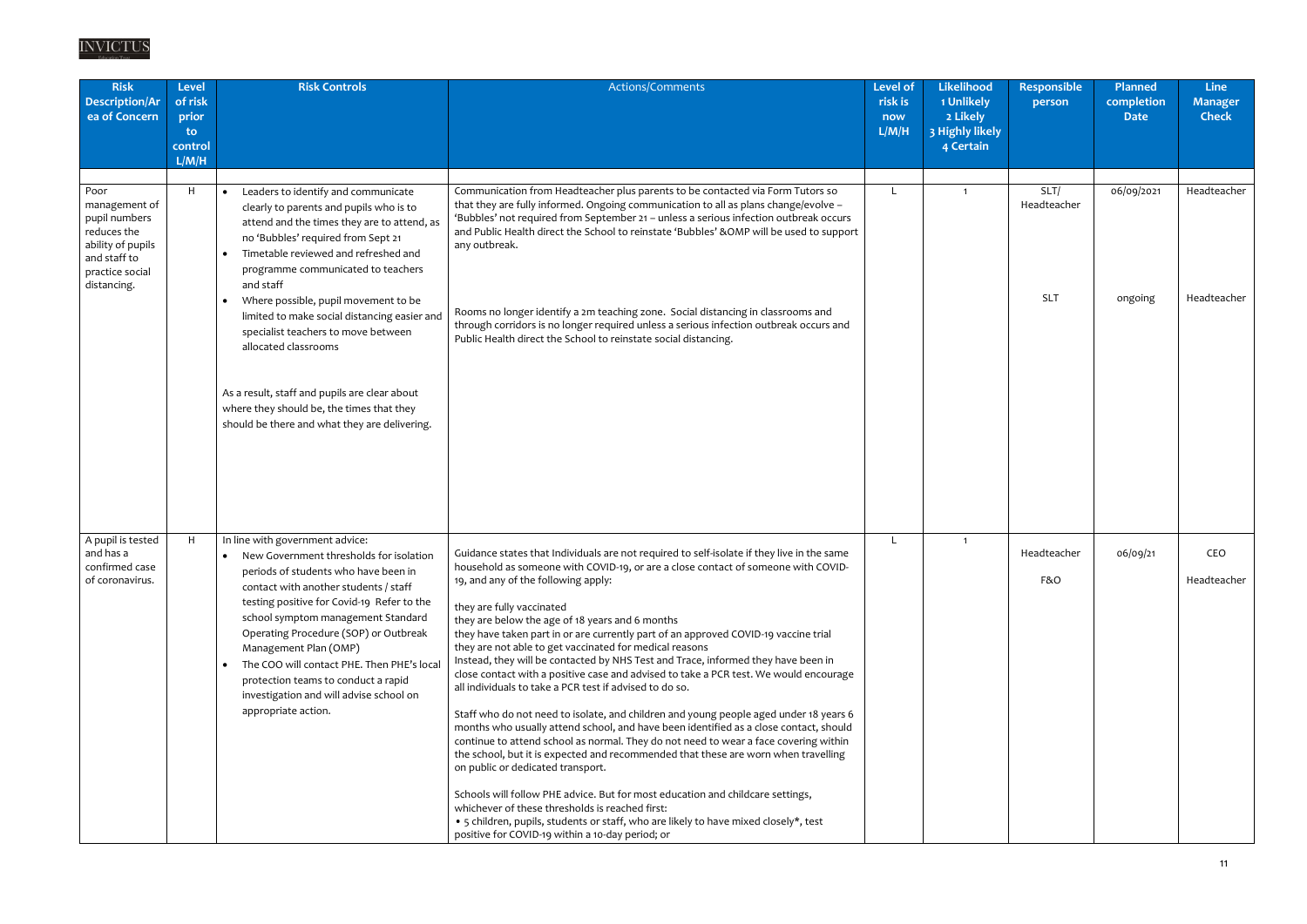| <b>Risk</b><br>Description/Ar<br>ea of Concern                                                                  | <b>Level</b><br>of risk<br>prior<br>to.<br>control<br>L/M/H | <b>Risk Controls</b>                                                                                                                                                                                                                                                                                                                                                                                                                                                                                                                                                        | Actions/Comments                                                                                                                                                                                                                                                                                                                                                                                                                                                                                                                                                                                                                                                                                                                                                                                                                                                                               | <b>Level of</b><br>risk is<br>now<br>L/M/H | <b>Likelihood</b><br>1 Unlikely<br>2 Likely<br>3 Highly likely<br>4 Certain | <b>Responsible</b><br>person         | Planned<br>completion<br><b>Date</b> | <b>Line</b><br><b>Manager</b><br><b>Check</b> |
|-----------------------------------------------------------------------------------------------------------------|-------------------------------------------------------------|-----------------------------------------------------------------------------------------------------------------------------------------------------------------------------------------------------------------------------------------------------------------------------------------------------------------------------------------------------------------------------------------------------------------------------------------------------------------------------------------------------------------------------------------------------------------------------|------------------------------------------------------------------------------------------------------------------------------------------------------------------------------------------------------------------------------------------------------------------------------------------------------------------------------------------------------------------------------------------------------------------------------------------------------------------------------------------------------------------------------------------------------------------------------------------------------------------------------------------------------------------------------------------------------------------------------------------------------------------------------------------------------------------------------------------------------------------------------------------------|--------------------------------------------|-----------------------------------------------------------------------------|--------------------------------------|--------------------------------------|-----------------------------------------------|
|                                                                                                                 |                                                             | As a result, school leaders taken appropriate<br>action in the event of a confirmed case of<br>coronavirus.                                                                                                                                                                                                                                                                                                                                                                                                                                                                 | • 10% of children, pupils, students or staff who are likely to have mixed closely* test<br>positive for COVID-19 within a 10-day period<br>Evidence of severe of illness e.g. students or staff members admitted to hospital or a<br>death as a result of a COVID-19 infection - or In response to a new Variant of Concern<br>(VoC) or if Extremely high prevalence of Covid-19 in the local community / area<br>School nurse and SLT made aware of Dudley Schools Symptom Management SOP and<br>all reviews.<br>Appropriate procedures as detailed within the Dudley Schools Symptom Management<br>SOP will be followed by the school and relevant details collated to enable efficient flow<br>of information to PHE to ensure guidance received is based upon accurate data.<br>School will set up new email address for covid information from parents -<br>covid@leasowes.dudley.sch.uk. |                                            |                                                                             |                                      |                                      |                                               |
| Pupil<br>movement<br>between<br>lesson, at<br>breaktime and<br>lunchtime<br>increases the<br>risk of infection. | H                                                           | Pupils to be encouraged to wash hands<br>$\bullet$<br>before and after lunch<br>In canteen/eating spaces, have returned to<br>pre Covid-19 layouts, Screen provided to<br>protect food in canteen when pupils<br>purchase food<br>Tables to be cleaned between year groups<br>$\bullet$<br>using dining hall lunchtime facilities<br>Catering staff to maintain strict levels of<br>$\bullet$<br>hygiene in food preparation areas and<br>follow whole staff guidance in reporting<br>illness<br>As a result, the risk of infection during<br>unstructured time is reduced. | Catering staff adhering to strict food hygiene procedures and additional processes put<br>in place to ensure Covid-19 compliance.                                                                                                                                                                                                                                                                                                                                                                                                                                                                                                                                                                                                                                                                                                                                                              | M                                          | $\overline{1}$                                                              | <b>SLT</b>                           | 06/09/2021                           | Headteacher                                   |
| Spread of<br>infection in<br>classrooms/shar<br>ed areas.                                                       | H                                                           | Tissues and hand sanitiser to be located in<br>$\bullet$<br>each classroom/learning space<br>Bins to be emptied at least twice daily in<br>$\bullet$<br>classrooms.                                                                                                                                                                                                                                                                                                                                                                                                         | Hand-sanitiser stations set up at door of each classroom as well as in other areas of the<br>school.<br>Cleaning staff operating both AM & PM and supported by site team to enable regular<br>emptying of bins.                                                                                                                                                                                                                                                                                                                                                                                                                                                                                                                                                                                                                                                                                | M                                          | $\overline{2}$                                                              | F&O<br>SLT/<br><b>Teaching Staff</b> | 06/09/2021<br>06/09/2021             | Headteacher<br>Headteacher                    |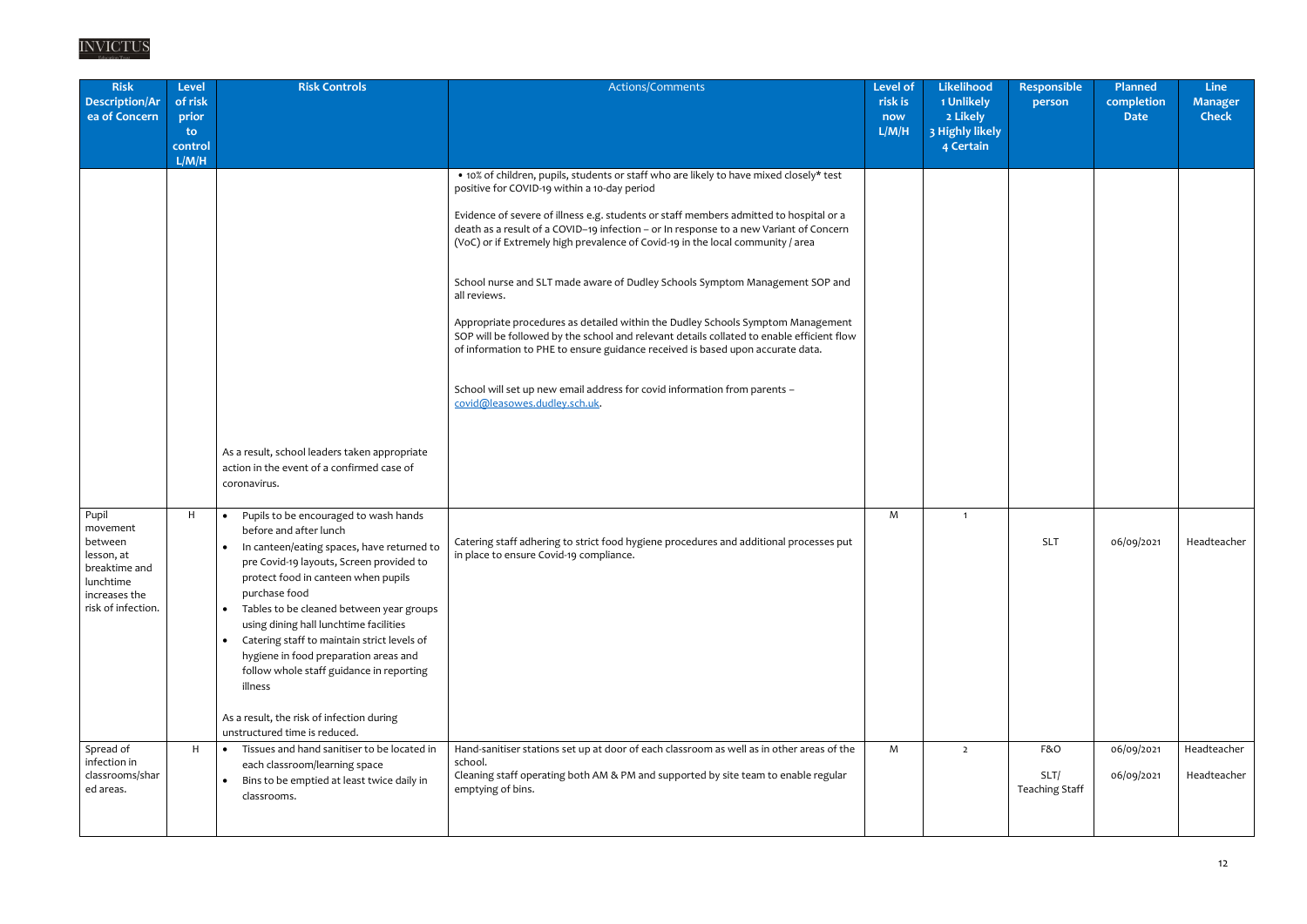# $\frac{INVICTUS}{\text{\tiny Education Trust}}$

| <b>Risk</b><br><b>Description/Ar</b><br>ea of Concern                                                                  | <b>Level</b><br>of risk<br>prior | <b>Risk Controls</b>                                                                                                                                                                                                                                      | Actions/Comments                                                                                                                                                                                                                                                                                                                                               | <b>Level of</b><br>risk is<br>now | Likelihood<br>1 Unlikely<br>2 Likely | <b>Responsible</b><br>person | <b>Planned</b><br>completion<br><b>Date</b> | <b>Line</b><br><b>Manager</b><br><b>Check</b> |
|------------------------------------------------------------------------------------------------------------------------|----------------------------------|-----------------------------------------------------------------------------------------------------------------------------------------------------------------------------------------------------------------------------------------------------------|----------------------------------------------------------------------------------------------------------------------------------------------------------------------------------------------------------------------------------------------------------------------------------------------------------------------------------------------------------------|-----------------------------------|--------------------------------------|------------------------------|---------------------------------------------|-----------------------------------------------|
|                                                                                                                        | to.<br>control<br>L/M/H          |                                                                                                                                                                                                                                                           |                                                                                                                                                                                                                                                                                                                                                                | L/M/H                             | 3 Highly likely<br>4 Certain         |                              |                                             |                                               |
|                                                                                                                        |                                  | Contact with communal surfaces, such as<br>door handles etc to be minimised. Doors to<br>be kept open<br>Windows to be opened to provide                                                                                                                  | Site team will aid staff and open windows to improve ventilation where circumstances<br>permit.                                                                                                                                                                                                                                                                |                                   |                                      | F&O                          |                                             | Headteacher                                   |
|                                                                                                                        |                                  | ventilation.<br>Pupils/staff to clean IT equipment (esp<br>keyboards) with anti-bacterial wipes                                                                                                                                                           | All teaching staff provided with a pack of wipes to enable shared teaching resources<br>and IT equipment to be cleaned prior to and after use as appropriate.                                                                                                                                                                                                  |                                   |                                      | F&O                          |                                             | Headteacher                                   |
|                                                                                                                        |                                  | before and after each use<br>Shared telephone handsets to be cleaned<br>with anti-bacterial wipes before and after<br>each use                                                                                                                            | Cleaning bucket including disposable gloves to be placed in each classroom to provide<br>the ability for cleaning by any member of staff as appropriate.                                                                                                                                                                                                       |                                   |                                      | <b>SLT</b>                   |                                             | Headteacher                                   |
|                                                                                                                        |                                  | Shared teaching resources to be cleaned<br>prior to and after use.<br>If any bodily fluids come into contact with<br>classroom equipment, ensure that gloves<br>are worn to remove the piece of                                                           | Signage displayed in all areas to promote adherence to Covid-19 guidance.<br>Wipes and signage displayed next to shared photocopiers to facilitate cleaning before<br>and after use.                                                                                                                                                                           |                                   |                                      | F&O                          | ongoing                                     | Headteacher                                   |
|                                                                                                                        |                                  | equipment before it is thoroughly cleaned<br>Hand sanitiser to be in place at<br>$\bullet$<br>photocopiers/shared<br>keyboards/telephones etc<br>Staff must wash and dry their own cups,<br>$\bullet$<br>plates and utensils, using disposable<br>towels. | Wiping down of areas to be increased by staff before leaving a classroom, including<br>kettles, computers, desks and phones.                                                                                                                                                                                                                                   |                                   |                                      | <b>SLT</b>                   | ongoing                                     | Headteacher                                   |
|                                                                                                                        |                                  | As a result, the risk of infection to staff and<br>pupils in classrooms is reduced.                                                                                                                                                                       |                                                                                                                                                                                                                                                                                                                                                                |                                   |                                      |                              |                                             |                                               |
| Poor pupil                                                                                                             | H                                | Pupils are reminded of the behaviour<br>$\bullet$                                                                                                                                                                                                         | School code of conduct and behaviour policy underpins expectations.                                                                                                                                                                                                                                                                                            |                                   | $\overline{\mathbf{1}}$              | <b>SLT</b>                   | 06/09/21                                    | Headteacher                                   |
| behaviour<br>increases the<br>risk of the                                                                              |                                  | policy on their return to school<br>Pupils individual behaviour plans are                                                                                                                                                                                 | Behaviour policy shared with parents and students and strict need for adherence to<br>this stated within the Parental Guide.                                                                                                                                                                                                                                   |                                   |                                      | <b>SLT</b>                   | 06/09/21                                    | Headteacher                                   |
| spread of the<br>infection.                                                                                            |                                  | reviewed and specific control measures<br>identified and shared with pupils and staff<br>where necessary.                                                                                                                                                 | Pupils will receive a coordinated programme of information from SLT and Teaching<br>Staff on first day back in September as well as information that has been provided<br>through correspondence over the summer to parents.                                                                                                                                   |                                   |                                      | <b>SLT</b>                   | 06/09/21                                    | Headteacher                                   |
|                                                                                                                        |                                  | As a result, pupils and staff understand the<br>behaviour policy/individual plans in context.                                                                                                                                                             |                                                                                                                                                                                                                                                                                                                                                                |                                   |                                      |                              |                                             |                                               |
| Pupils with<br>complex needs<br>are not<br>adequately<br>prepared for a<br>return to school<br>or safely<br>supported. | H                                | Specific arrangements for pupil transport<br>have been risk assessed and agreed with<br>local providers<br>Leaders and staff should review individual<br>pupils handling plans, including the use of<br>PPE                                               | SENCO aware of students with specific needs and appropriate arrangements and<br>agreements with parents and external agencies are in place.<br>Students requiring additional support are identified and additional information<br>provided in an accessible format.<br>Individual telephone conversations with relevant parents and students prior to starting |                                   | $\overline{1}$                       | DSL/<br>SENCO                | 06/09/2021                                  | Headteacher                                   |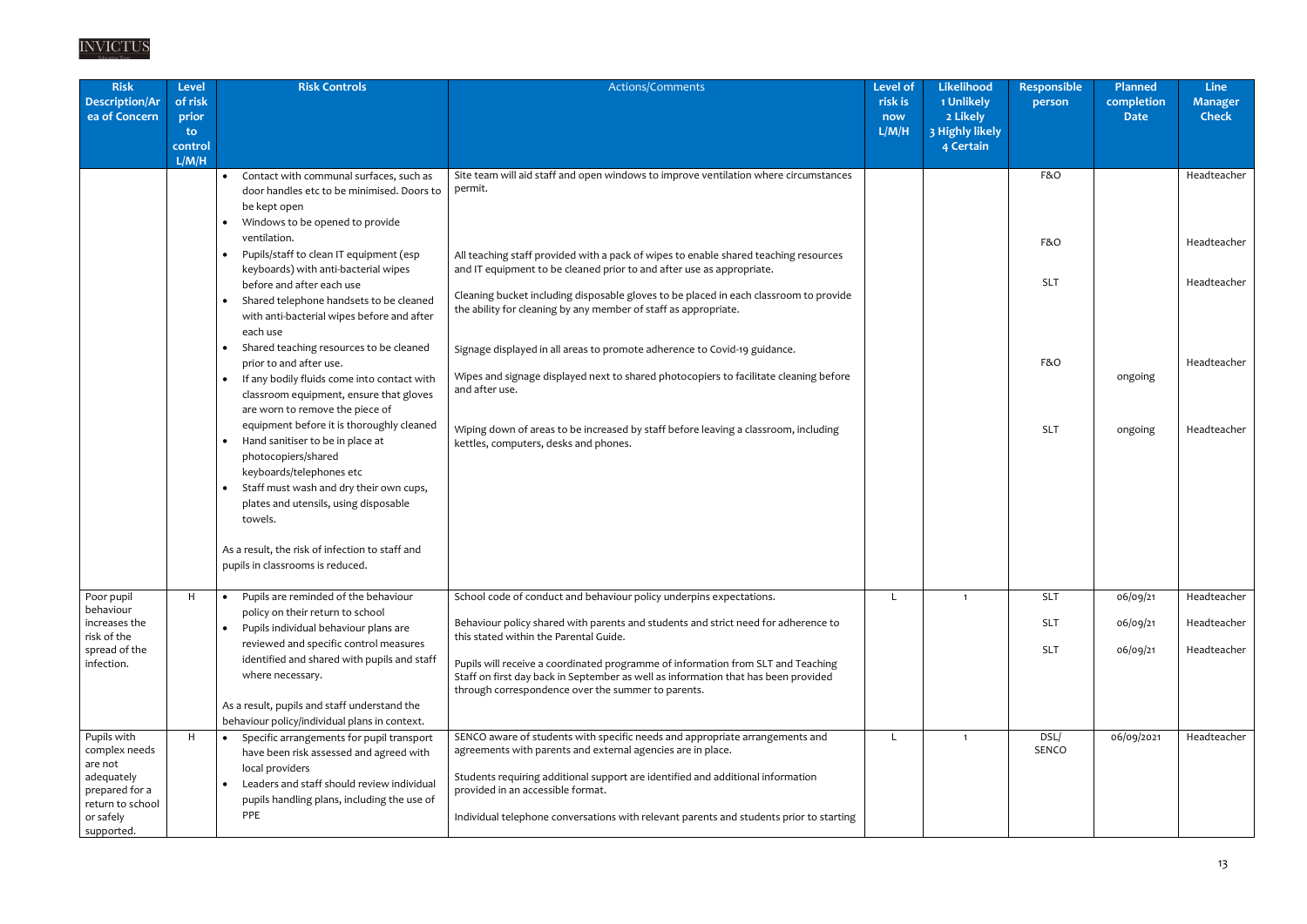| <b>Risk</b><br><b>Description/Ar</b><br>ea of Concern                                        | Level<br>of risk<br>prior<br>$\mathbf{to}$ | <b>Risk Controls</b>                                                                                                                                                                                                                                                                                                                                                                                                                                                                                                                                                                                                                                      | Actions/Comments                                                                                                                                                                                                                                                                                                                                                                                                           | <b>Level of</b><br>risk is<br>now<br>L/M/H | Likelihood<br>1 Unlikely<br>2 Likely<br>3 Highly likely | <b>Responsible</b><br>person | Planned<br>completion<br><b>Date</b> | <b>Line</b><br><b>Manager</b><br><b>Check</b> |
|----------------------------------------------------------------------------------------------|--------------------------------------------|-----------------------------------------------------------------------------------------------------------------------------------------------------------------------------------------------------------------------------------------------------------------------------------------------------------------------------------------------------------------------------------------------------------------------------------------------------------------------------------------------------------------------------------------------------------------------------------------------------------------------------------------------------------|----------------------------------------------------------------------------------------------------------------------------------------------------------------------------------------------------------------------------------------------------------------------------------------------------------------------------------------------------------------------------------------------------------------------------|--------------------------------------------|---------------------------------------------------------|------------------------------|--------------------------------------|-----------------------------------------------|
|                                                                                              | control<br>L/M/H                           |                                                                                                                                                                                                                                                                                                                                                                                                                                                                                                                                                                                                                                                           |                                                                                                                                                                                                                                                                                                                                                                                                                            |                                            | 4 Certain                                               |                              |                                      |                                               |
|                                                                                              |                                            | Additional advice should be sought from<br>$\bullet$<br>external agencies where appropriate in<br>relation to moving and handling<br>(physiotherapy, occupational therapy)<br>Review individual communication plans<br>where close proximity is expected e.g. on-<br>body signing<br>Plans should be understood, shared and<br>followed consistently by all staff working<br>with those pupils<br>Prepare additional social stories to support<br>pupils with autism / learning difficulties<br>(highlighting changes to<br>classrooms/arrangements/use of PPE, for<br>example) and share with parents and<br>pupils prior to pupils returning to school. |                                                                                                                                                                                                                                                                                                                                                                                                                            |                                            |                                                         |                              |                                      |                                               |
|                                                                                              |                                            | As a result, pupils with complex needs are well<br>supported.                                                                                                                                                                                                                                                                                                                                                                                                                                                                                                                                                                                             |                                                                                                                                                                                                                                                                                                                                                                                                                            |                                            |                                                         |                              |                                      |                                               |
| Vulnerable<br>pupils and<br>pupils with<br>SEND do not<br>receive<br>appropriate<br>support. | H                                          | Appropriate planning is in place to support<br>$\bullet$<br>the mental health of pupils returning to<br>school<br>Agree what returning support is available<br>to pupils with SEND in conjunction with<br>families and other agencies.<br>As a result, pupils with SEND and those<br>concerned about returning to school are well<br>supported.                                                                                                                                                                                                                                                                                                           | Teaching Assistants briefed regarding student needs where necessary.<br>Teaching staff for each group to be made aware of SEND pupils and their needs<br>Form time and PSHCE provision to address mental health concerns<br>Teaching Assistant allocated to relevant classes where need is identified and where<br>appropriate rooms reviewed to allow more space for TA.<br>Involvement with other agencies as necessary. |                                            | $\overline{1}$                                          | DSL/<br><b>SENCO</b>         | 06/09/2021                           | Headteacher                                   |
| Increased<br>number of<br>safeguarding<br>concerns<br>reported after<br>the Summer<br>break  |                                            | Agree safeguarding provision to be put in<br>place to support returning pupils<br>Ensure that key staff (DSL and deputies)<br>have capacity to deal with any arising<br>concerns<br>Follow up any referrals made by staff<br>swiftly, while maintaining social distancing.<br>As a result, safeguarding remains of the highest<br>priority and practice.                                                                                                                                                                                                                                                                                                  | Designated Safeguarding Lead (DSL) sharing information as required.<br>Pastoral Support Managers (PSM) are supporting with calls to vulnerable families and<br>supporting visits to homes a required, maintaining a social distance at all times.<br>Virtual meetings with Social Care/Children's Service being supported by the DSL and/or<br>keyworker.                                                                  |                                            | $\mathbf{1}$                                            | <b>DSL</b>                   | 06/09/2021                           | Headteacher                                   |
| Emergency<br>evacuation due<br>to fire etc.                                                  | H                                          | Lockdown, fire and emergency evacuation<br>$\bullet$<br>procedures to be reviewed<br>Leaders to communicate procedures to all                                                                                                                                                                                                                                                                                                                                                                                                                                                                                                                             | All fire escapes remain in use and evacuation will be prioritised.<br>Evacuation drill to be carried out Form by Form to ensure emergency evacuation<br>procedure is clear on first day and then periodically as a refresher plus to account for                                                                                                                                                                           | M                                          | $\mathbf{1}$                                            | F&O                          | ongoing                              | Headteacher                                   |
|                                                                                              |                                            | staff                                                                                                                                                                                                                                                                                                                                                                                                                                                                                                                                                                                                                                                     | arrival of new students.                                                                                                                                                                                                                                                                                                                                                                                                   |                                            |                                                         | <b>SLT</b>                   | 06/09/21                             | Headteacher                                   |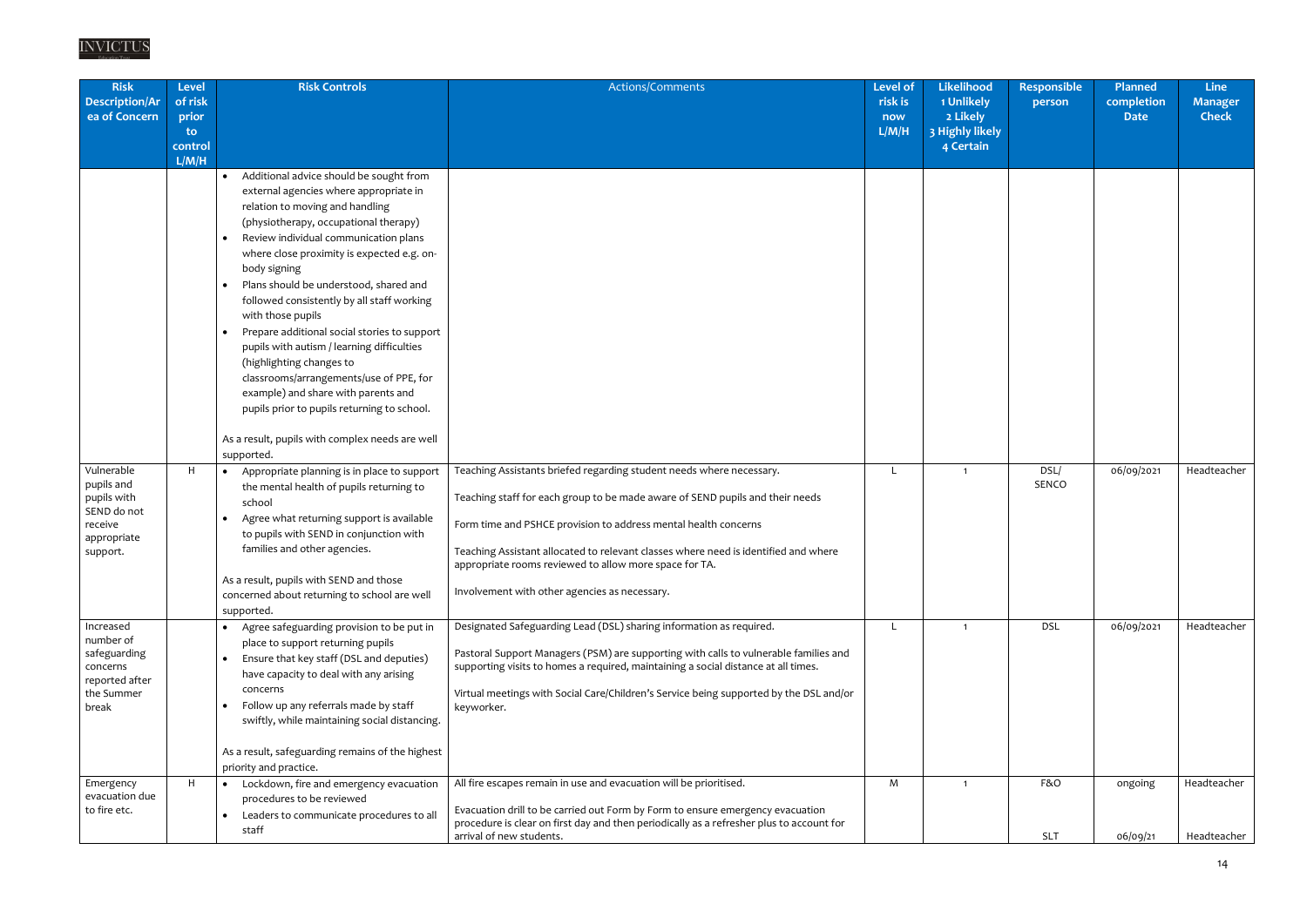| <b>Risk</b><br><b>Description/Ar</b><br>ea of Concern | <b>Level</b><br>of risk<br>prior<br>to.<br>control<br>L/M/H | <b>Risk Controls</b>                                                                                                                                                                                                                                                                                                                                                                                      | Actions/Comments                                                                                                                                                                                                                                                                                        | <b>Level of</b><br>risk is<br>now<br>L/M/H | <b>Likelihood</b><br>1 Unlikely<br>2 Likely<br>3 Highly likely<br>4 Certain | <b>Responsible</b><br>person | <b>Planned</b><br>completion<br><b>Date</b> | <b>Line</b><br><b>Manager</b><br><b>Check</b> |
|-------------------------------------------------------|-------------------------------------------------------------|-----------------------------------------------------------------------------------------------------------------------------------------------------------------------------------------------------------------------------------------------------------------------------------------------------------------------------------------------------------------------------------------------------------|---------------------------------------------------------------------------------------------------------------------------------------------------------------------------------------------------------------------------------------------------------------------------------------------------------|--------------------------------------------|-----------------------------------------------------------------------------|------------------------------|---------------------------------------------|-----------------------------------------------|
|                                                       |                                                             | Staff to communicate emergency<br>$\bullet$<br>evacuation procedures to pupils at the<br>beginning of each day.<br>As a result, social distancing is maintained in<br>the event of an emergency evacuation.                                                                                                                                                                                               | Emergency Evacuation plan reviewed as appropriate.                                                                                                                                                                                                                                                      |                                            |                                                                             |                              |                                             |                                               |
| Cleaning is not<br>sufficiently<br>comprehensive.     | H                                                           | Ensure that all cleaning and associated<br>health and safety compliance checks have<br>been undertaken prior to opening<br>A nominated member of staff monitors the<br>standards of cleaning in school and<br>identifies any additional cleaning measures                                                                                                                                                 | PHE and Government guidance discussed at length with Dudley MBC cleaning manager<br>and processes and cleaning audits/hygiene monitoring sheets put in place.<br>F&O plus SLT to regularly carry out school walk through to monitor standards of<br>cleaning and identify additional cleaning measures. | L                                          | $\overline{\mathbf{1}}$                                                     | F&O<br><b>SLT</b>            | Ongoing<br>Ongoing                          | Headteacher<br>Headteacher                    |
|                                                       |                                                             | Where possible, additional cleaning staff<br>$\bullet$<br>employed (or given additional hours) to<br>increase the regularity of cleaning<br>Disposable gloves/wipes/sprays are next to<br>photocopiers/printers etc<br>Cleaners to act upon guidance normally<br>linked to 'deep cleans' as part of their daily<br>procedures (i.e. a focus on door handles,<br>toilets, changing room, toys in the Early | Site team are providing additional cleaning support as required.<br>Cleaners have been issued with Government generated Covid-19 Guidance on cleaning                                                                                                                                                   |                                            |                                                                             | F&O<br>F&O                   | 06/09/2021                                  | Headteacher<br>Headteacher                    |
|                                                       |                                                             | Years).<br>As a result, high standards of cleanliness are<br>maintained in school.                                                                                                                                                                                                                                                                                                                        | in a non-healthcare setting.<br>Cleaning wipes to be located in all classrooms to enable staff members to carry out<br>additional cleaning as necessary.                                                                                                                                                |                                            |                                                                             | F&O                          | 06/09/2021                                  | Headteacher                                   |
| Contractors,<br>deliveries and<br>visitors increase   | H                                                           | All contractors to be checked to ensure<br>$\bullet$<br>that they are essential visitors prior to<br>entry to the school                                                                                                                                                                                                                                                                                  | Where possible contractors/visitors will remain external to the school and only come<br>internally as necessary for meetings etc.                                                                                                                                                                       | L.                                         | $\overline{1}$                                                              | F&O                          | Ongoing                                     | Headteacher                                   |
| the risk of<br>infection                              |                                                             | Agree arrival and departure times with<br>contractors to ensure that there is no<br>contact with staff or pupils<br>All contractors/visitors to wash hands<br>$\bullet$                                                                                                                                                                                                                                   | Where possible contractors/visitors will be met in outdoor areas.<br>Hand-Sanitiser provided in reception for all contractors/visitors/delivery drivers use,<br>along with signage and request by school receptionist that hands are sanitised on entry<br>to the school.                               |                                            |                                                                             | F&O<br>F&O                   | Ongoing<br>Ongoing                          | Headteacher<br>Headteacher                    |
|                                                       |                                                             | either prior to or on entry to the school<br>site<br>Contractors and visitors are directed to<br>specific/designated handwashing facilities<br>All areas in which contractors work are<br>cleaned in line with government guidance                                                                                                                                                                        | Cleaners will be informed of areas contractors / visitors are using so that these can be<br>cleaned when vacated.                                                                                                                                                                                       |                                            |                                                                             | F&O                          | Ongoing                                     | Headteacher                                   |
|                                                       |                                                             | Contractors to bring own food, drink and<br>utensils onto site.                                                                                                                                                                                                                                                                                                                                           | Contractors restricted from use of any school canteens/kitchen areas.<br>Site Team/Reception instructed of procedure for dealing with deliveries.                                                                                                                                                       |                                            |                                                                             | F&O<br>F&O                   | Ongoing<br>Ongoing                          | Headteacher<br>Headteacher                    |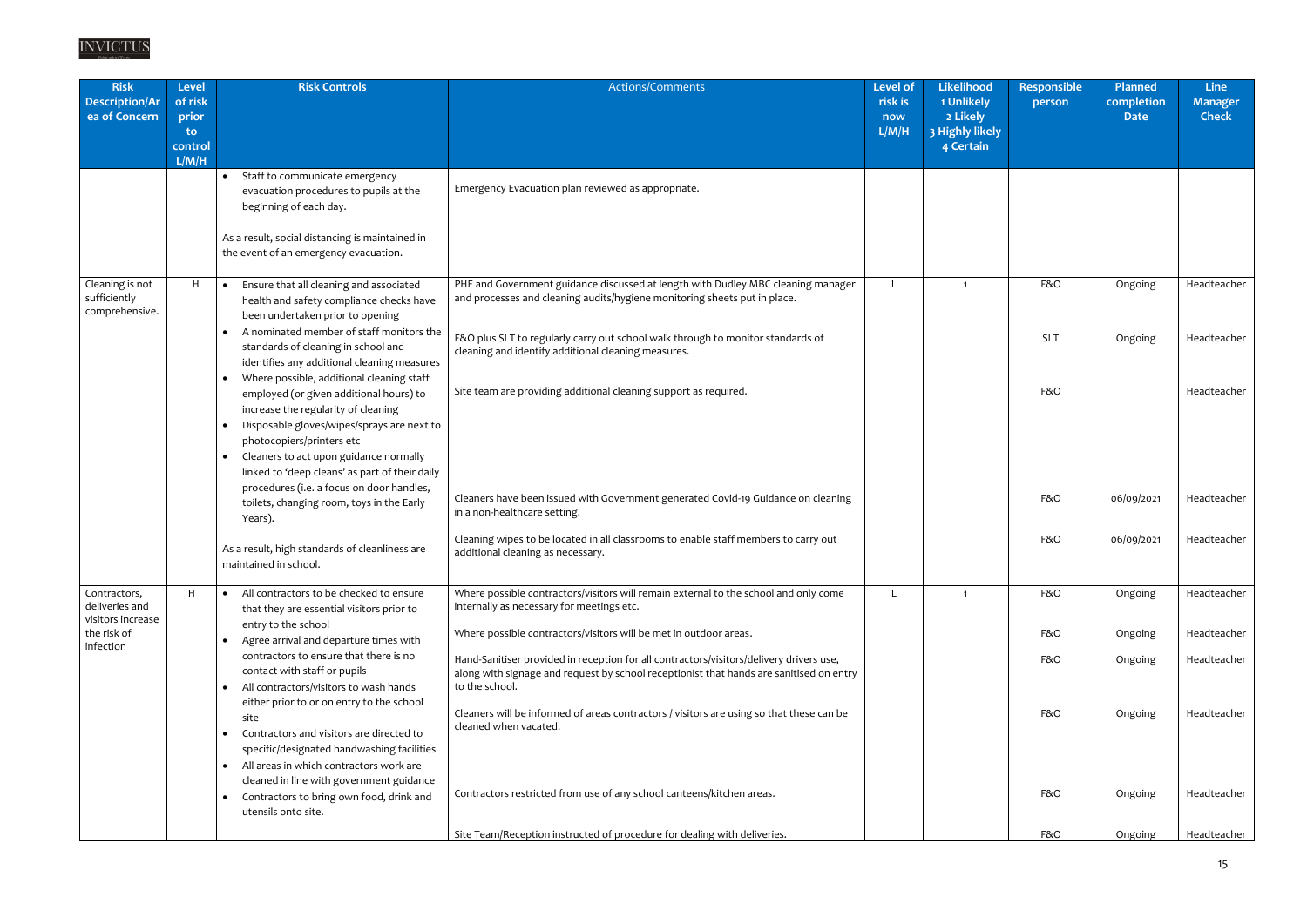| <b>Risk</b><br><b>Description/Ar</b><br>ea of Concern                                                         | <b>Level</b><br>of risk<br>prior<br>to. | <b>Risk Controls</b>                                                                                                                                                                                                                                                                                                                                                                                                                                                                                                                                                                                                                                                                                                                                                                                                                                                                                                                      | Actions/Comments                                                                                                                                                                                                                                                                                                                                                                                                                                                                                                                                                                                                                                                                                                                                                                                                                                                                                                                                                                                                                  | <b>Level of</b><br>risk is<br>now<br>L/M/H | Likelihood<br>1 Unlikely<br>2 Likely<br>3 Highly likely | <b>Responsible</b><br>person | <b>Planned</b><br>completion<br><b>Date</b> | <b>Line</b><br><b>Manager</b><br><b>Check</b> |
|---------------------------------------------------------------------------------------------------------------|-----------------------------------------|-------------------------------------------------------------------------------------------------------------------------------------------------------------------------------------------------------------------------------------------------------------------------------------------------------------------------------------------------------------------------------------------------------------------------------------------------------------------------------------------------------------------------------------------------------------------------------------------------------------------------------------------------------------------------------------------------------------------------------------------------------------------------------------------------------------------------------------------------------------------------------------------------------------------------------------------|-----------------------------------------------------------------------------------------------------------------------------------------------------------------------------------------------------------------------------------------------------------------------------------------------------------------------------------------------------------------------------------------------------------------------------------------------------------------------------------------------------------------------------------------------------------------------------------------------------------------------------------------------------------------------------------------------------------------------------------------------------------------------------------------------------------------------------------------------------------------------------------------------------------------------------------------------------------------------------------------------------------------------------------|--------------------------------------------|---------------------------------------------------------|------------------------------|---------------------------------------------|-----------------------------------------------|
|                                                                                                               | control<br>L/M/H                        |                                                                                                                                                                                                                                                                                                                                                                                                                                                                                                                                                                                                                                                                                                                                                                                                                                                                                                                                           |                                                                                                                                                                                                                                                                                                                                                                                                                                                                                                                                                                                                                                                                                                                                                                                                                                                                                                                                                                                                                                   |                                            | 4 Certain                                               |                              |                                             |                                               |
|                                                                                                               |                                         | Staff who receive deliveries to the school<br>$\bullet$<br>to wash hands in line with government<br>guidance after handling<br>Surfaces to be cleaned after any deliveries<br>$\bullet$<br>have been made.                                                                                                                                                                                                                                                                                                                                                                                                                                                                                                                                                                                                                                                                                                                                | All visitors including delivery drivers instructed by reception staff and signage to<br>maintain social distancing.<br>Cleaners informed of locations of deliveries to ensure areas appropriately cleaned.                                                                                                                                                                                                                                                                                                                                                                                                                                                                                                                                                                                                                                                                                                                                                                                                                        |                                            |                                                         | F&O<br>F&O                   |                                             | Headteacher<br>Headteacher                    |
|                                                                                                               |                                         | As a result, any external visitors/contactors are<br>kept safe and the risk to other members of the<br>school is minimised.                                                                                                                                                                                                                                                                                                                                                                                                                                                                                                                                                                                                                                                                                                                                                                                                               |                                                                                                                                                                                                                                                                                                                                                                                                                                                                                                                                                                                                                                                                                                                                                                                                                                                                                                                                                                                                                                   |                                            |                                                         |                              |                                             |                                               |
| Delivery of<br>Virtual<br>Lessons if a<br>major outbreak<br>occurs / School<br>is put back into<br>a Lockdown | H                                       | Professional appearance - Students<br>and teachers should be dressed<br>appropriately for remote learning.<br>Attire which would ordinarily be worn<br>in school on a non-uniform day is<br>essential.<br>Suitable teaching environment.<br>Students and teachers must be<br>physically located in a safe working<br>space appropriate for online lessons, a<br>lounge or study is appropriate, a<br>bedroom or bathroom is not.<br>Teachers should be in a room where<br>$\bullet$<br>others cannot see or listen, if this is<br>not possible headphones must be<br>worn. Screens angled away towards a<br>wall and away from other people.<br>Appropriate language. As with all<br>$\bullet$<br>school-based communications, the<br>content and language of messages<br>must be at all times professional by all<br>parties concerned, including family<br>members. Teachers will advise parents<br>if they need to contact them to use | All staff have been given training on how to deliver virtual lessons both from home and<br>in the classroom.<br>All students and parents have been provided with information on how to access and<br>attend virtual lessons.<br>The following procedures and guidance for staff and students can be found on the<br>Invictus Shared Area T:/Staff Resources/staff/Virtual Lesson How Tos.<br>Chat in Virtual Lesson<br>$\bullet$<br>Checking Students Understanding<br>Guide to Home Working for staff<br>Guide to Virtual Lessons for Staff<br>Multi Choice Questions in Lessons<br>$\bullet$<br>Quick set up of Virtual lessons<br>$\bullet$<br>Registers for physical and virtual lessons<br>$\bullet$<br>Split virtual lessons and Webcam Guidance<br><b>Student Activity log</b><br>Student Webcam in Virtual lessons<br>Virtual lesson attendance<br>Webcams in classrooms.<br>$\bullet$<br>Students and staff will be updated when new documents are uploaded onto the shared<br>area or government, DOE guidance changes. |                                            | $\overline{1}$                                          | All Teaching<br>Staff        | Ongoing                                     | Headteacher<br>/ SLT                          |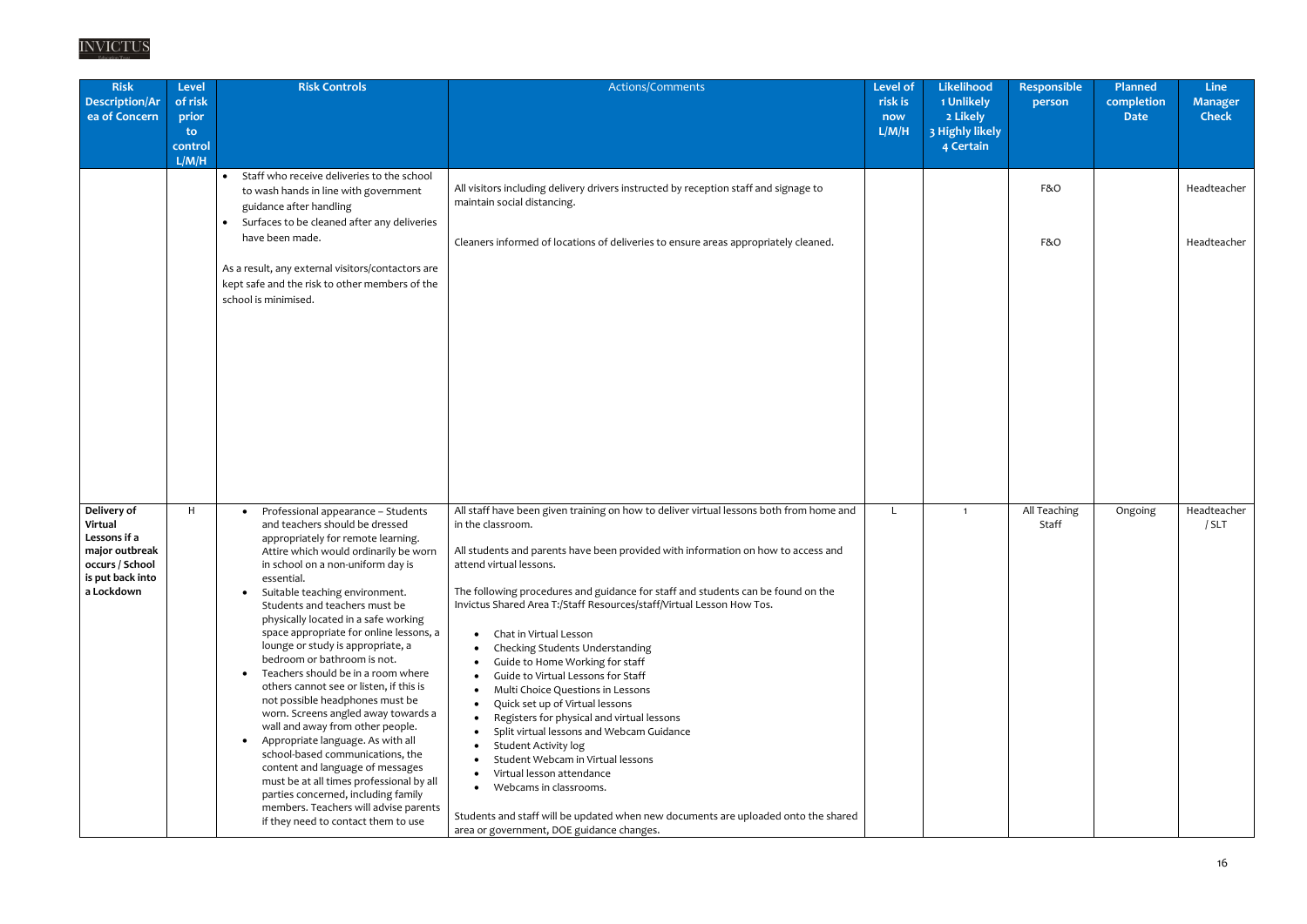

| <b>Risk</b><br>Description/Ar<br>ea of Concern | Level<br>of risk<br>prior<br>to<br>control<br>L/M/H | <b>Risk Controls</b>                                                                                                                                                                                                                                                                                                                                                                                                                                                                                     | Actions/Comments                                                                                      | Level of<br>risk is<br>now<br>L/M/H | Likelihood<br>1 Unlikely<br>2 Likely<br>3 Highly likely<br>4 Certain | <b>Responsible</b><br>person | <b>Planned</b><br>completion<br><b>Date</b> | <b>Line</b><br><b>Manager</b><br><b>Check</b> |
|------------------------------------------------|-----------------------------------------------------|----------------------------------------------------------------------------------------------------------------------------------------------------------------------------------------------------------------------------------------------------------------------------------------------------------------------------------------------------------------------------------------------------------------------------------------------------------------------------------------------------------|-------------------------------------------------------------------------------------------------------|-------------------------------------|----------------------------------------------------------------------|------------------------------|---------------------------------------------|-----------------------------------------------|
|                                                |                                                     | the school's appointments system as<br>normal.<br>Communication. Under no<br>$\bullet$<br>circumstances should teachers or<br>pupils personal contacts be shared<br>during virtual lessons.<br>Staff have received training to carry<br>out virtual lessons<br>Staff are made aware of the correct<br>use of web cameras.<br>Students have been given provided<br>$\bullet$<br>with information on how to access<br>virtual lessons and guidance on the<br>use of web cameras during virtual<br>lessons. | Lessons will be monitored remotely by the I.T Team and SLT including content, pictures<br>and videos. |                                     |                                                                      |                              |                                             |                                               |

**School-specific arrangements relating to risk assessment that may need additional detail:**

**Capacity and organisation of teaching spaces**

**Arrival to and departure from school**

**Movement around the school**

**Classroom allocations**

**Timetable arrangements**

**Role of teaching assistants**

**Breaktime plan**

**Lunchtime plan**

**Catering staff**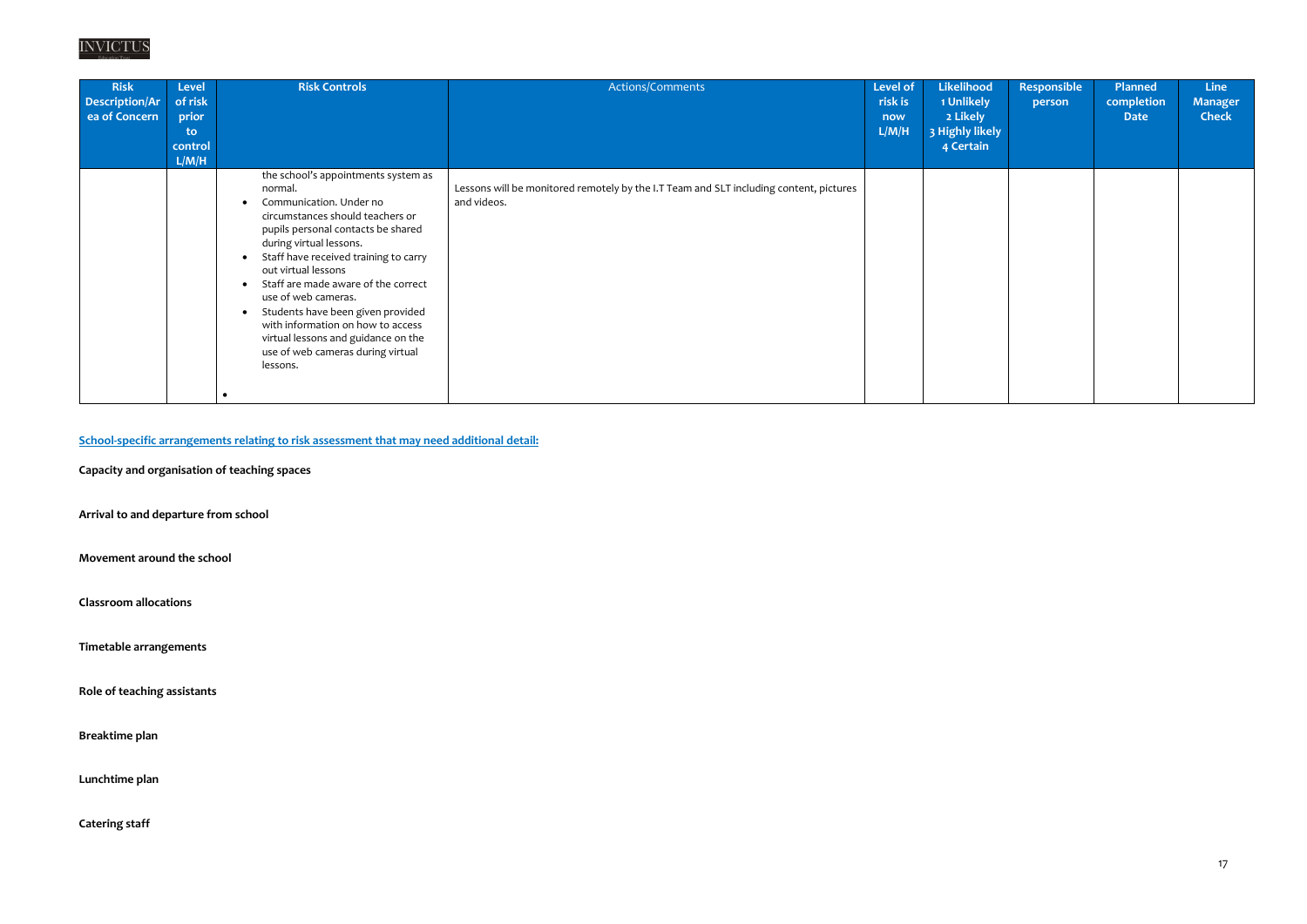#### NVICTU

**Cleaning**

**Toilets**

**Staffroom and offices**

**Transport**

- Safeguarding:<https://www.gov.uk/government/publications/covid-19-safeguarding-in-schools-colleges-and-other-providers/coronavirus-covid-19-safeguarding-in-schools-colleges-and-other-providers>
- Remote learning: <https://www.gov.uk/guidance/safeguarding-and-remote-education-during-coronavirus-covid-19>
- Attendance: <https://www.gov.uk/government/publications/coronavirus-covid-19-attendance-recording-for-educational-settings>
- Premises: <https://www.gov.uk/government/publications/managing-school-premises-during-the-coronavirus-outbreak/managing-school-premises-which-are-partially-open-during-the-coronavirus-outbreak>
- Prevention and control- <https://www.gov.uk/government/publications/guidance-to-educational-settings-about-covid-19/guidance-to-educational-settings-about-covid-19>
- Advice: <https://www.gov.uk/government/collections/coronavirus-covid-19-list-of-guidance>
- Vulnerable:<https://www.gov.uk/government/publications/coronavirus-covid-19-guidance-on-vulnerable-children-and-young-people/coronavirus-covid-19-guidance-on-vulnerable-children-and-young-people>
- Extremely vulnerable:<https://www.gov.uk/government/publications/guidance-on-shielding-and-protecting-extremely-vulnerable-persons-from-covid-19>
- SEND <https://www.gov.uk/government/publications/coronavirus-covid-19-send-risk-assessment-guidance/coronavirus-covid-19-send-risk-assessment-guidance>
- Home learning support:<https://www.gov.uk/government/publications/coronavirus-covid-19-online-education-resources>
- Remote support:<https://www.gov.uk/guidance/get-help-with-technology-for-remote-education-during-coronavirus-covid-19>
- Accountability measures: <https://www.gov.uk/government/publications/coronavirus-covid-19-school-and-college-performance-measures/coronavirus-covid-19-school-and-college-accountability>
- . Pupils' mental health support/pastoral care at home: https://www.gov.uk/government/publications/covid-19-guidance-on-supporting-children-and-young-peoples-mental-health-and-wellbeing/guidance-for-parents-and-carers-on-su [children-and-young-peoples-mental-health-and-wellbeing-during-the-coronavirus-covid-19-outbreak#helping-children-and-young-people-cope-with-stressP](https://www.gov.uk/government/publications/covid-19-guidance-on-supporting-children-and-young-peoples-mental-health-and-wellbeing/guidance-for-parents-and-carers-on-supporting-children-and-young-peoples-mental-health-and-wellbeing-during-the-coronavirus-covid-19-outbreak#helping-children-and-young-people-cope-with-stress)arents: https://www.gov.uk/guidance/supporting-your-childrens-education-dur [coronavirus-covid-19](https://www.gov.uk/guidance/supporting-your-childrens-education-during-coronavirus-covid-19)
- Parents with pupils with SEND: <https://www.gov.uk/guidance/help-children-with-send-continue-their-education-during-coronavirus-covid-19>
- Supporting parents:<https://www.gov.uk/government/publications/covid-19-school-closures/guidance-for-schools-about-temporarily-closing#working-with-parents>
- . Financial support: https://www.gov.uk/government/publications/coronavirus-covid-19-financial-support-for-education-early-vears-and-childrens-social-care/coronavirus-covid-19-financial-support-for-education-early-vears-an [care](https://www.gov.uk/government/publications/coronavirus-covid-19-financial-support-for-education-early-years-and-childrens-social-care/coronavirus-covid-19-financial-support-for-education-early-years-and-childrens-social-care)
- Exceptional costs[: https://www.gov.uk/government/publications/coronavirus-covid-19-financial-support-for-schools/school-funding-exceptional-costs-associated-with-coronavirus-covid-19-for-the-period-march-to-july-2020](https://www.gov.uk/government/publications/coronavirus-covid-19-financial-support-for-schools/school-funding-exceptional-costs-associated-with-coronavirus-covid-19-for-the-period-march-to-july-2020)
- Reducing burdens:<https://www.gov.uk/government/publications/coronavirus-covid-19-reducing-burdens-on-educational-and-care-settings/reducing-burdens-on-educational-and-care-settings>
- Social distancing: https://www.gov.uk/government/publications/coronavirus-covid-19-implementing-social-distancing-in-education-and-childcare-settings/coronavirus-covid-19-implementing-social-distancing-in-education-and-c [settings](https://www.gov.uk/government/publications/coronavirus-covid-19-implementing-social-distancing-in-education-and-childcare-settings/coronavirus-covid-19-implementing-social-distancing-in-education-and-childcare-settings)
- PPE: <https://www.gov.uk/government/collections/coronavirus-covid-19-personal-protective-equipment-ppe>
- Public health England<https://www.gov.uk/government/organisations/public-health-england>
- NHS:<https://www.nhs.uk/conditions/coronavirus-covid-19/what-to-do-if-you-or-someone-you-live-with-has-coronavirus-symptoms/>
- Government advice:<https://www.gov.uk/government/publications/covid-19-stay-at-home-guidance>
- DfE<https://www.gov.uk/government/publications/guidance-to-educational-settings-about-covid-19/guidance-to-educational-settings-about-covid-19>

**Classroom expectations**

**Pupil expectations**

Useful links: